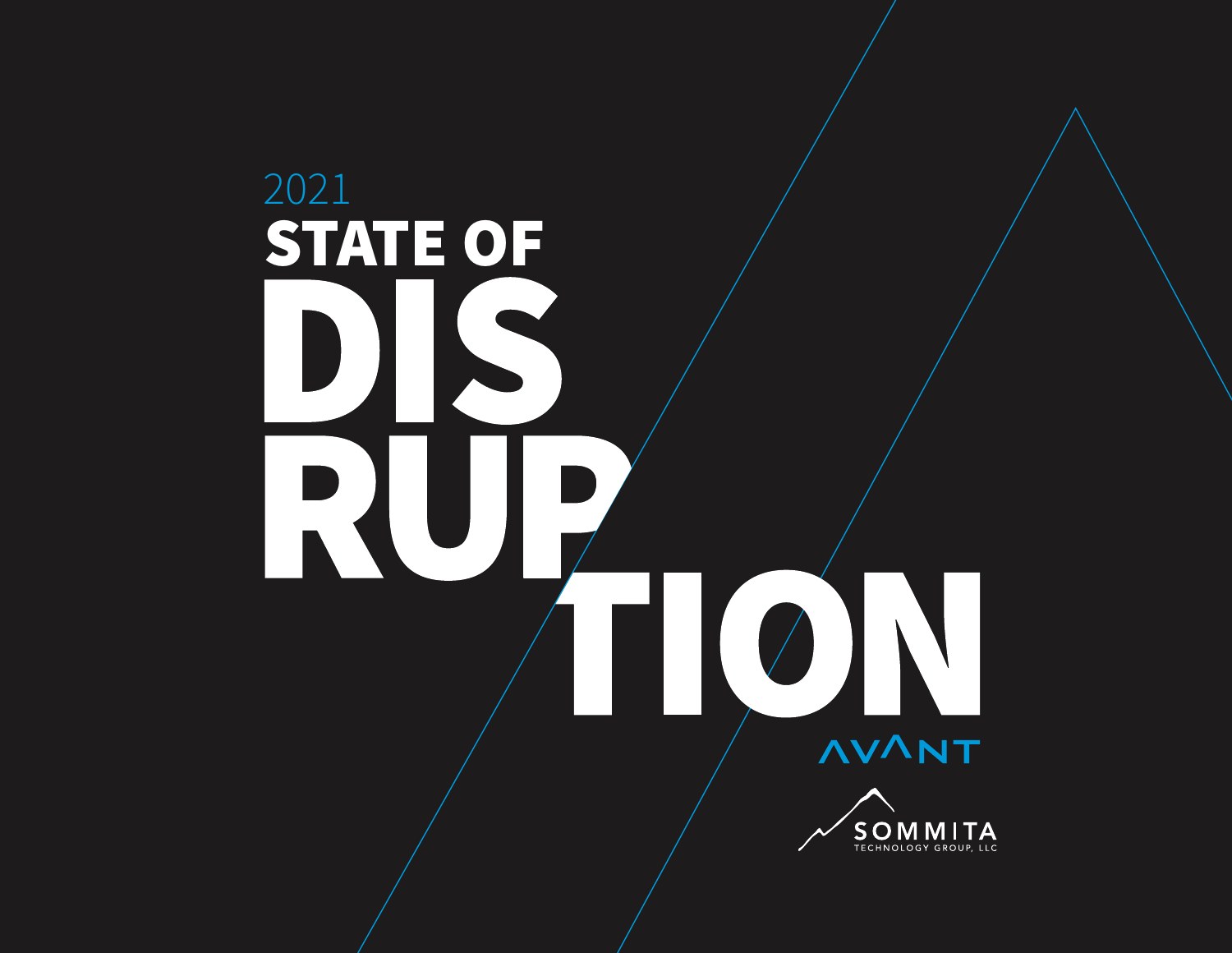The Greek philosopher, Heraclitus, famously said, "The only constant in life is change." In 2017, noted futurist and entrepreneur Peter Diamandis amended that statement for our times:

#### **"The only constant is change, and the rate of change is increasing." 1**

In an enterprise climate where disruption is the norm, businesses live or die by their ability to meet constantly evolving conditions. Those that stay ahead of change — that anticipate it, evolve with it, and even help facilitate it — experience lasting success. Those that fail to adapt don't stay afloat. In recent years, we've seen longstanding retail chains crushed by ecommerce, traditional booksellers supplanted by Amazon, and successful entertainment companies sunk by streaming. In short: **Transform or die.**

But what does the imperative to transform mean for enterprise tech decision making? And what does the rate of technology change look like across industries and company sizes?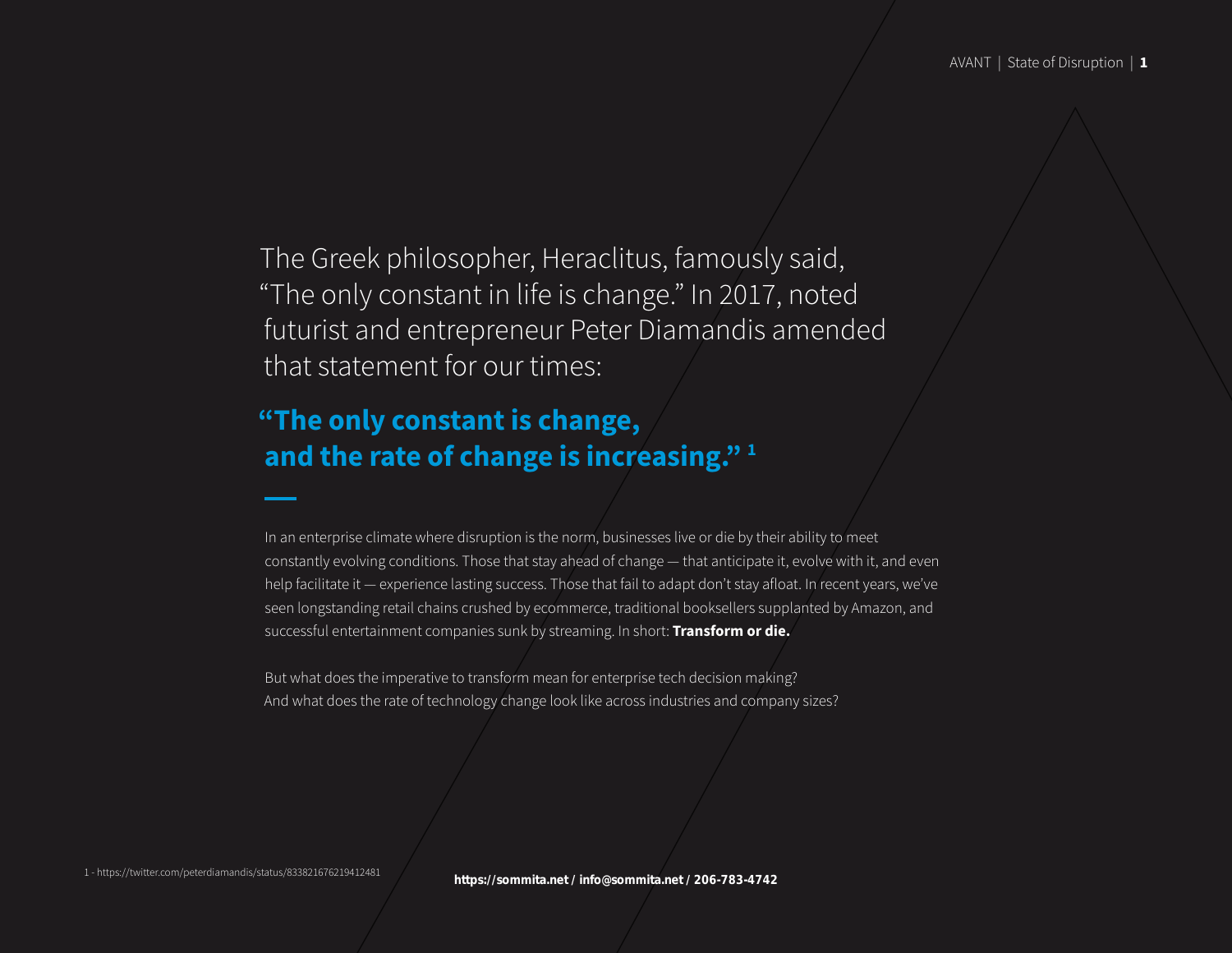### Measuring Disruption

Purchasers of Information Technology have moved beyond the mindset in which their knee-jerk reaction is to adopt the latest whiz-bang technology.

Today's buyer is looking to build revenues, reduce expenses, amplify the efficiency of the team, or make the company's assets more secure. Technologies that serve one or more of those objectives tend to prosper. Those that don't fit those objectives either fade rapidly into memories, or translate to niche products with limited deployment footprints. With progress limited only by the ingenuity of the designers of these technologies, products, and services, successful technologies displace older ones, leaving enterprise technology decision makers to decide whether to adopt them, how to adopt them, and when to adopt them.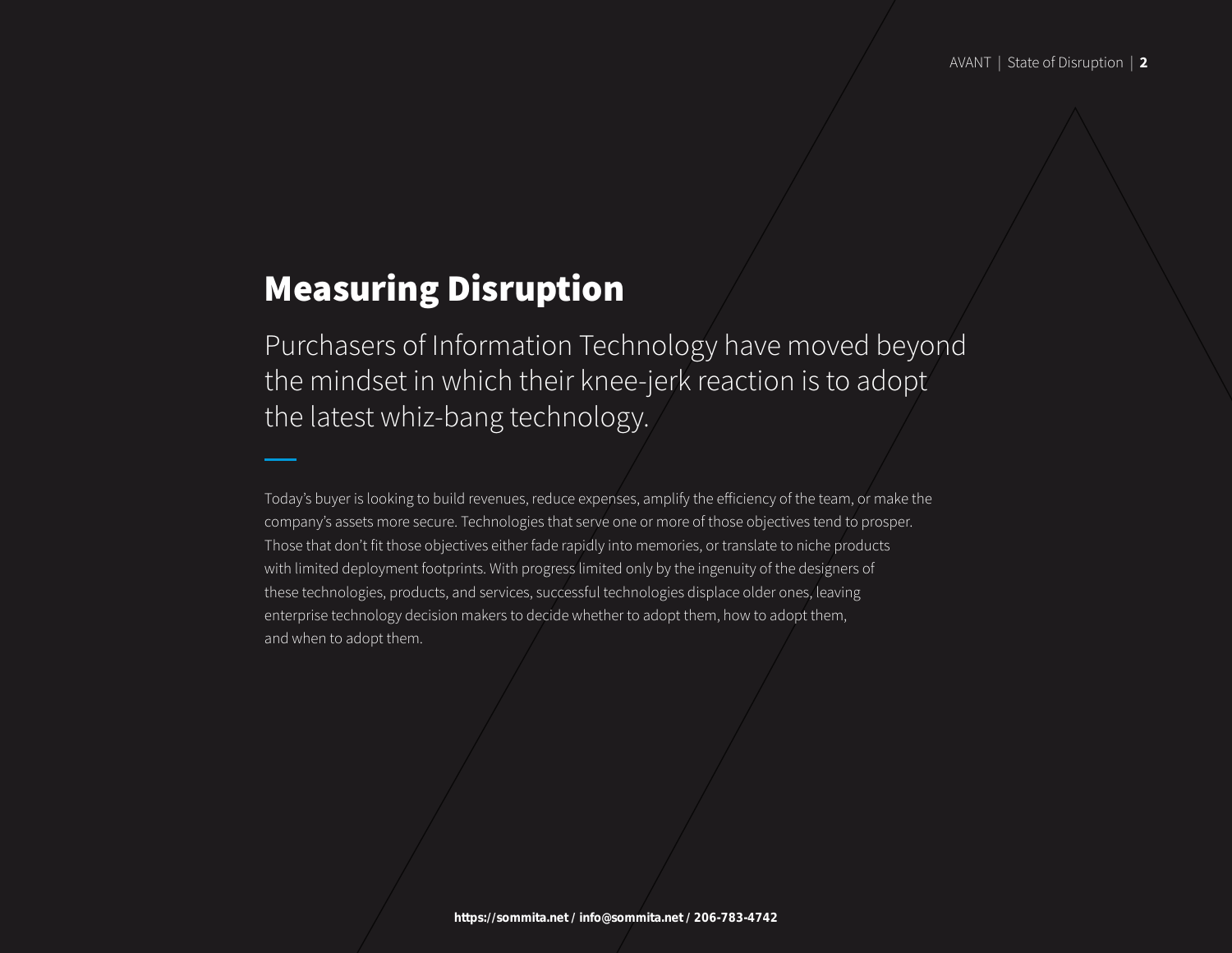#### This report is a critical tool in making those determinations based on the feedback and experiences of your peers.

Transformation will continue to be necessary, but the executives who most competently make these transitions will reap the most rewards from their efforts. What does the imperative to transform mean to these enterprise technology decision makers? What does the rate of change look like across industries and company sizes?

#### This report is designed to answer those questions.

#### **Methodology and Survey Logistics**

AVANT polled 500 U.S.-based enterprise decision makers at either the C-suite or Management/VP-level in IT, security or finance. To qualify for the survey, respondents had to be involved in choosing or helping their organization to implement new data network, voice or compute infrastructure technology including buying/ selecting new tools and services. Respondents include statistically significant subsets from the following five industries: Manufacturing, Financial Services, Healthcare/Medical, Ecommerce and Consulting/Business Services. Additionally, in order to ensure that the results of the survey are representative of the distribution of establishments in the U.S., a weighting scheme was applied based on number of employees in the respondent company. For a more detailed demographic breakdown and explanation of our weighting method, please reference "Respondent Demographics" section.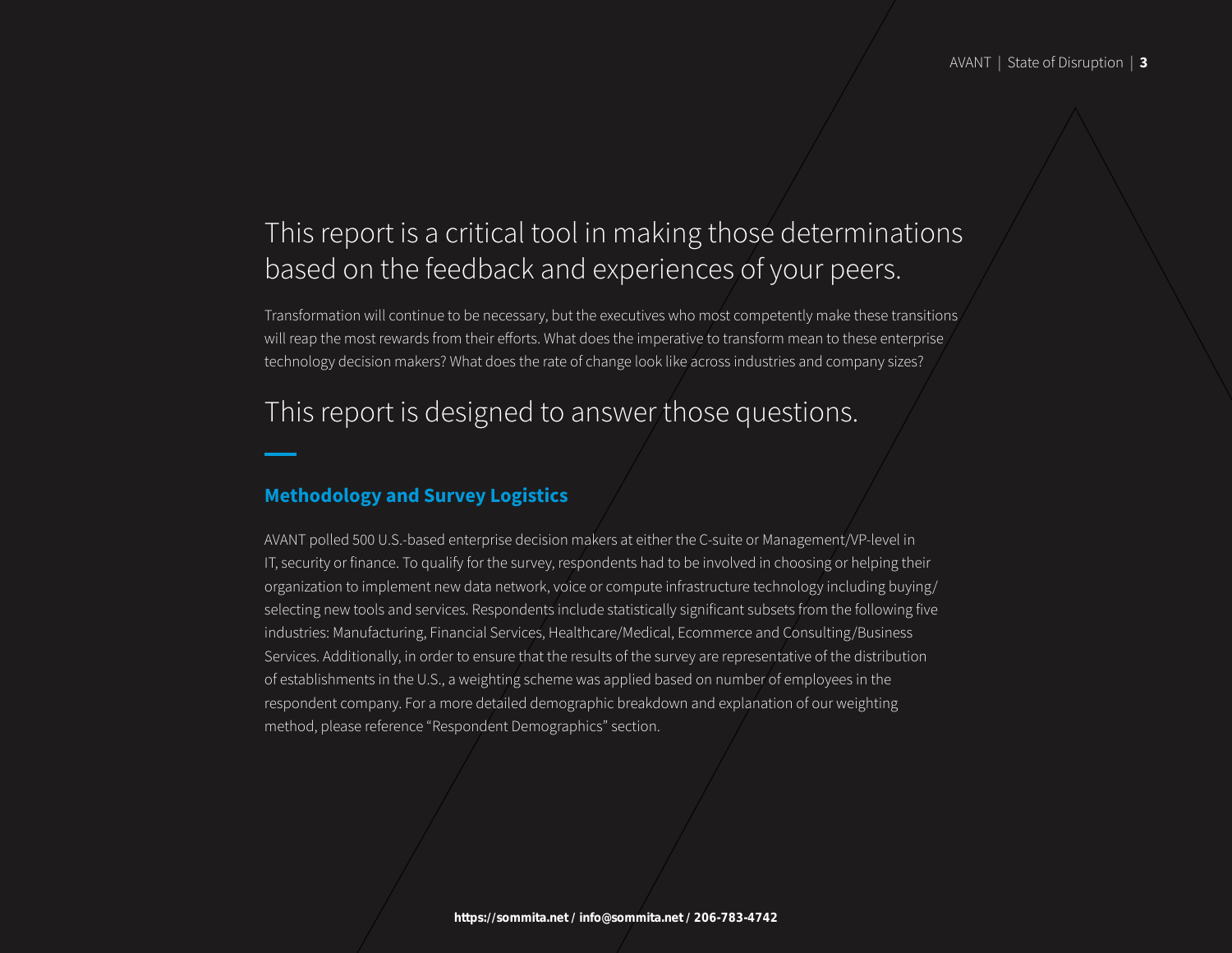#### How to Interpret the Term "Growth"

Much of the data provided in this report measures "growth." This begs the question, "What kind of growth?"

In the context of this report, "growth correlates to the recent usage reported by respondents as compared to their anticipated level of usage over the near term. This translates to the growth in "disruption" against legacy technologies, the identities of which vary based on the specific technology displacing the older ones. This ultimately refers to shifts in investment, focus, interest, and, ultimately, user seats and general uptake. In other words, this is the "AVANT State of Disruption Report."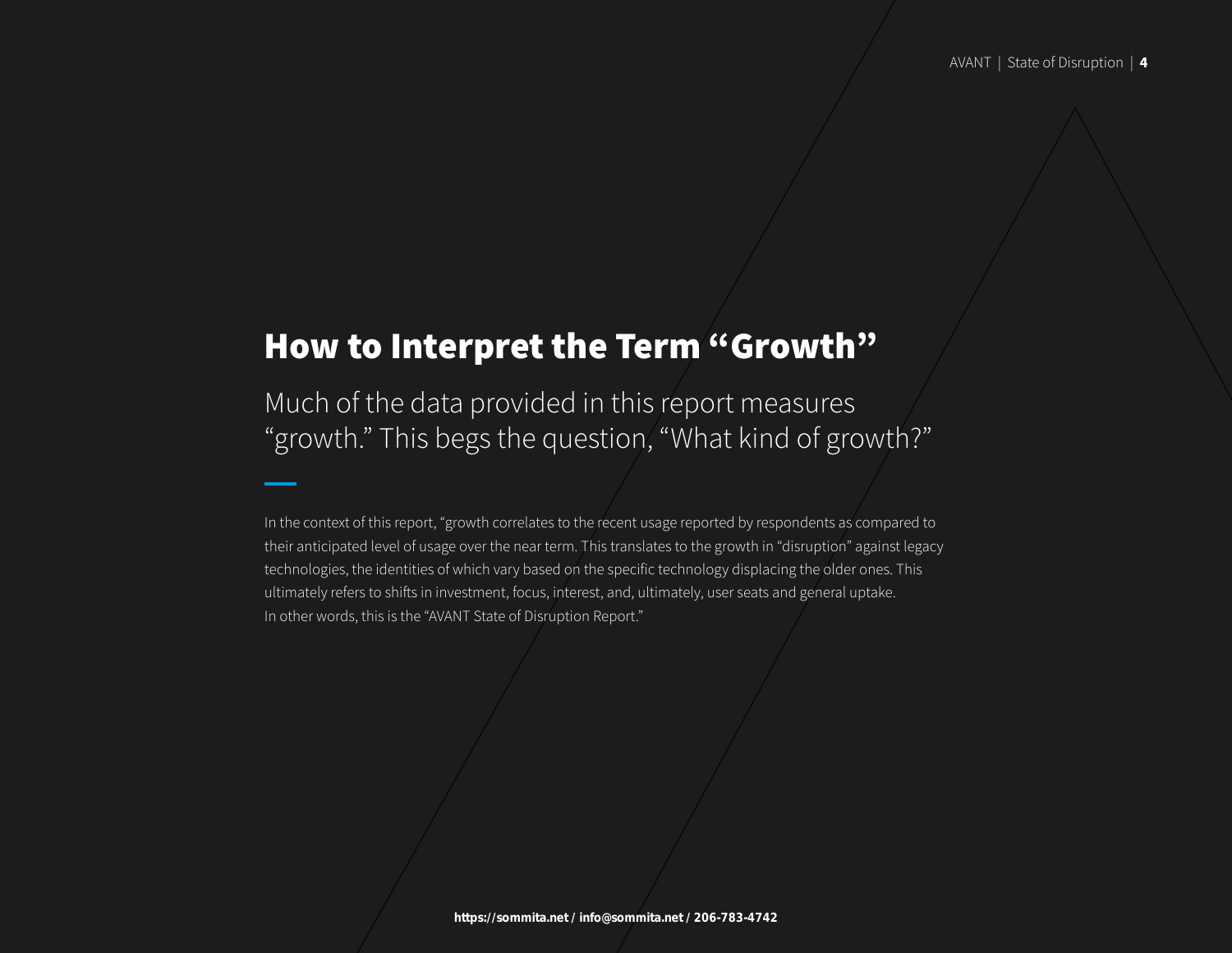#### Our study revealed several key findings, including:

### SD-WAN

Nearly half of the respondents intend to grow their usage of SD-WAN. About 46% of companies plan to increase SD-WAN usage 2021 and an additional 14% anticipate "significant" increases to SD WAN usage by the end of 2021. This is particularly true among companies in the \$50 million to \$500 million revenue range.

## TRUSTED ADVISORS

Trusted Advisors continue to escalate in importance as technology decisions become more complex and the integration of applications becomes more comprehensive. Nearly two thirds of the respondents report working with Trusted Advisors in support of their IT decision-making process while 63% of respondents who do not work with Trusted Advisors consider their companies to be technology laggards.

# UCAAS

Customer interest in UCaaS surged 86% at the outset of the Coronavirus/Covid-19 pandemic. About 51% of the companies deal with bandwidth issues at certain sites when moving to UCaaS.

# MPLS

About 44% of companies say they would increase their MPLS usage by the end of 2021. An additional 15% expects to significantly increase MPLS usage.

Nearly 60% of respondents expect to increase or significantly increase their use of MPLS.

# CCAAS

CCaaS adoption is currently being fast-tracked. In addition to the fact that businesses rapidly moved to a work-from-home model at the outset of Coronavirus/ Covid-19, we believe that, in many cases, growth is being driven by enhanced capabilities delivered by artificial intelligence and the resulting positive impact on customer satisfaction. The highest uptake and growth for CCaaS is currently in the Healthcare/ Medical vertical with an anticipated 40% rate of displacement.

# **SECURITY**

Roughly 70% of respondents fear that a successful security breach could cause them to lose their jobs.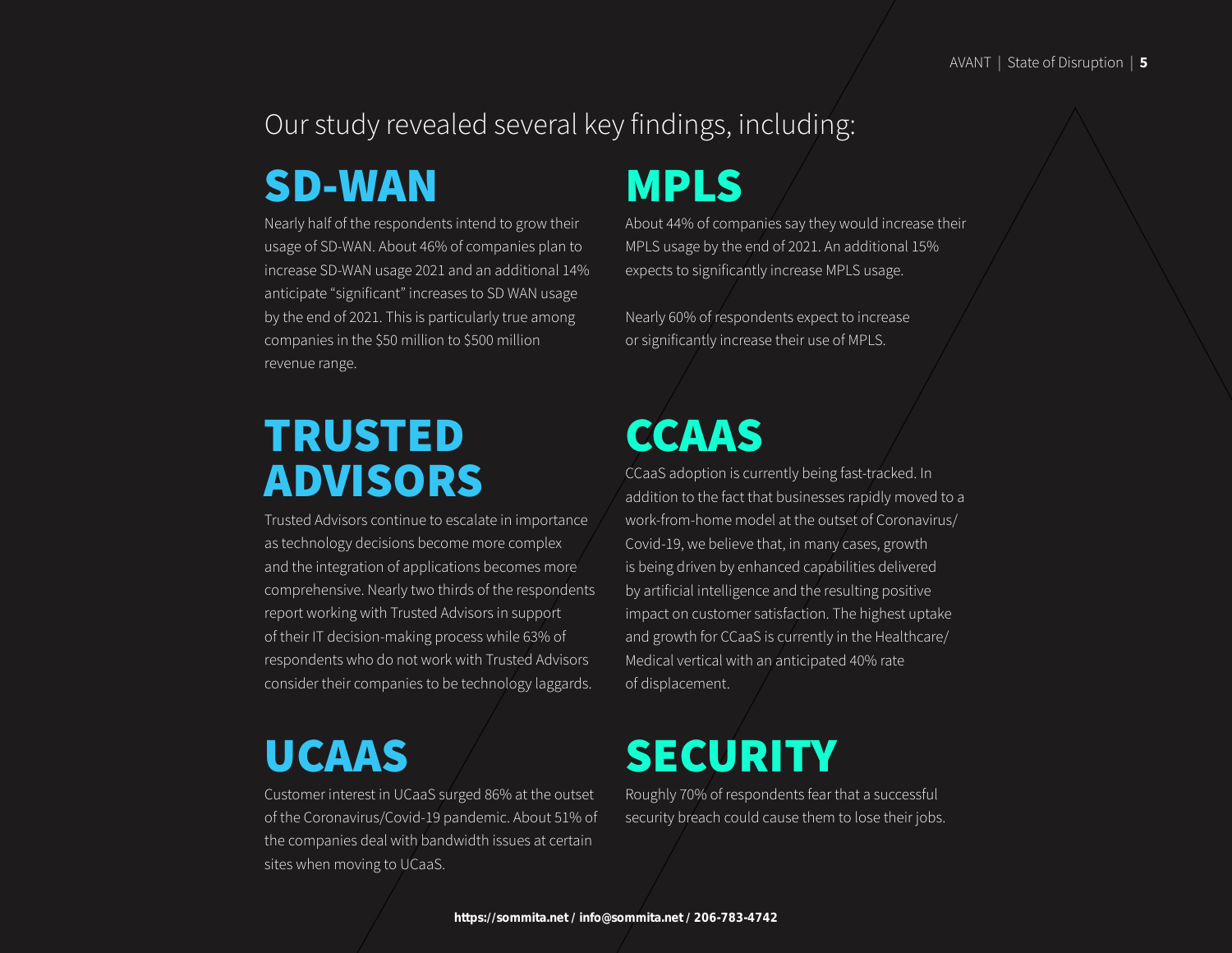### Digital Transformations

Digital transformation maps to increased reliance on information technology as a means of solving real-world business problems, and as a means of building a competitive advantage.

We've now reached a point where companies in most verticals have developed their plan for digital transformation, even in circumstances where they might not be fully deployed.

Among the highlights, Consulting/Business Services, Healthcare/ Medical, Retail/eCommerce, and Financial Services are the most likely to have a plan for digital transformation. This is largely about the need for efficiency and accuracy, and sometimes the sheer volumes of data generated within these vertical markets.

When viewed by company size, respondents from smaller organizations tended to be the ones that still need to build a plan. Figure 1.1 shows the percentage of survey respondents whose companies have a defined digital transformation plan in place as opposed to the companies that do not.



The following shows the same comparison by end customer revenue band, as opposed to vertical market. Note the correlation between company size and the likelihood of having a defined digital transformation plan in place.

#### **Digital transformation plans by revenue**

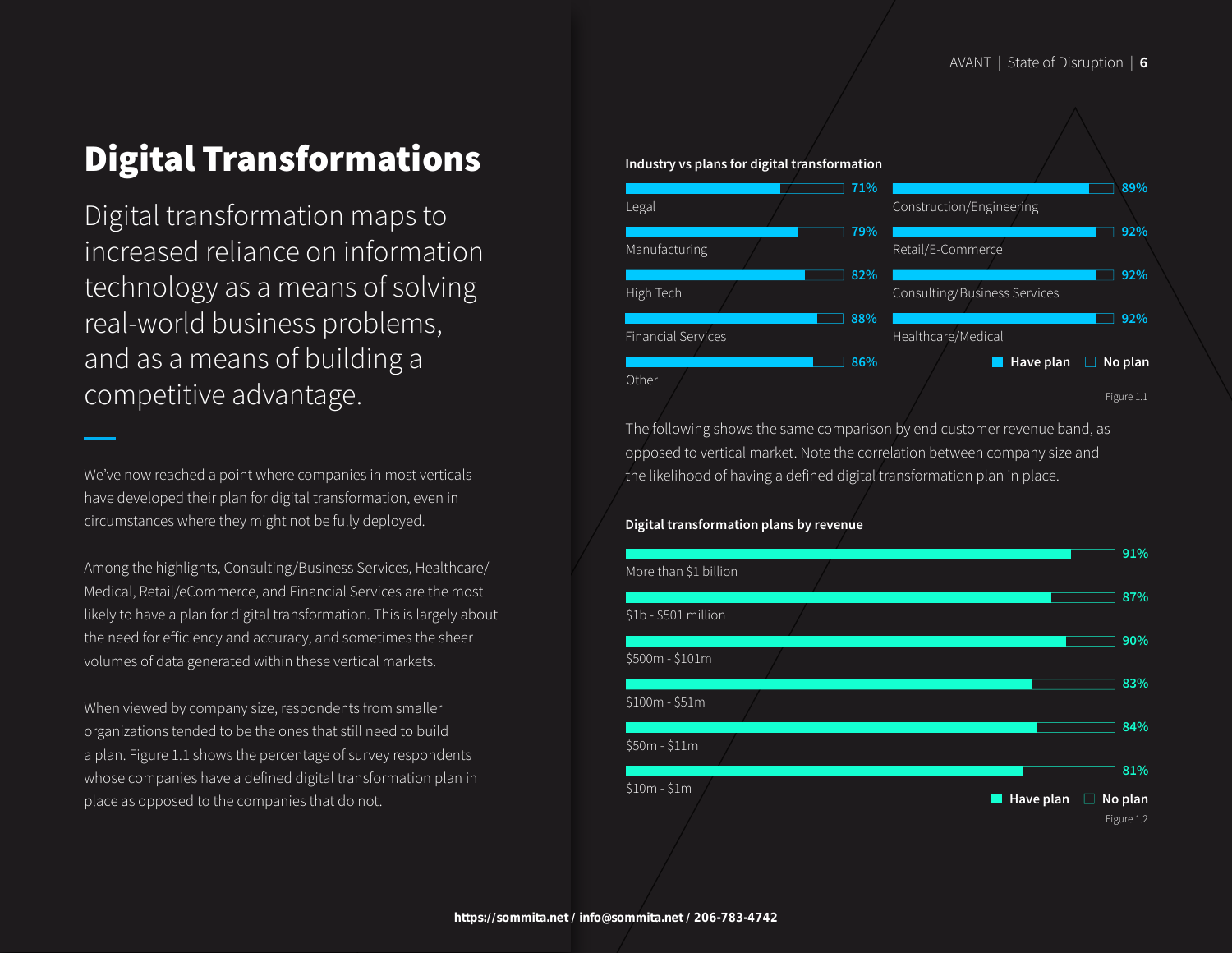### Role of the Trusted Advisor

More than 40% of respondents believe that their internal teams are less than highly qualified to plan, manage, optimize, and troubleshoot the full range of their IT infrastructure.

Companies in this condition are most likely to seek the services of a Trusted Advisor, in whole or in part, depending upon their specific circumstances.

**Is your internal team fully qualified to plan, manage, optimize, and troubleshoot your entire IT infrastructure?**

|                      |     | 58% |            |
|----------------------|-----|-----|------------|
| Highly Qualified     |     |     |            |
|                      | 38% |     |            |
| Somewhat Qualified   |     |     |            |
| $\blacksquare$ 4%    |     |     |            |
| Somewhat Unqualified |     |     | Figure 2.1 |

Nearly two thirds of the respondents report working with Trusted Advisors in support of their IT decision-making process. An additional 37% use tools commonly made available by Trusted Advisors.

Half the time, the Trusted Advisors assist with selecting and operationalizing new technologies, though the ultimate go/no-go decision is made internally by company IT teams. This participation spans a variety of cloud, security, and network-related functions.

As technologies continue to grow more complex, especially in terms of integration with other products and services, the role of the Trusted Advisor is likely to increase over time.

#### **Resources to Support IT Decision-Making**

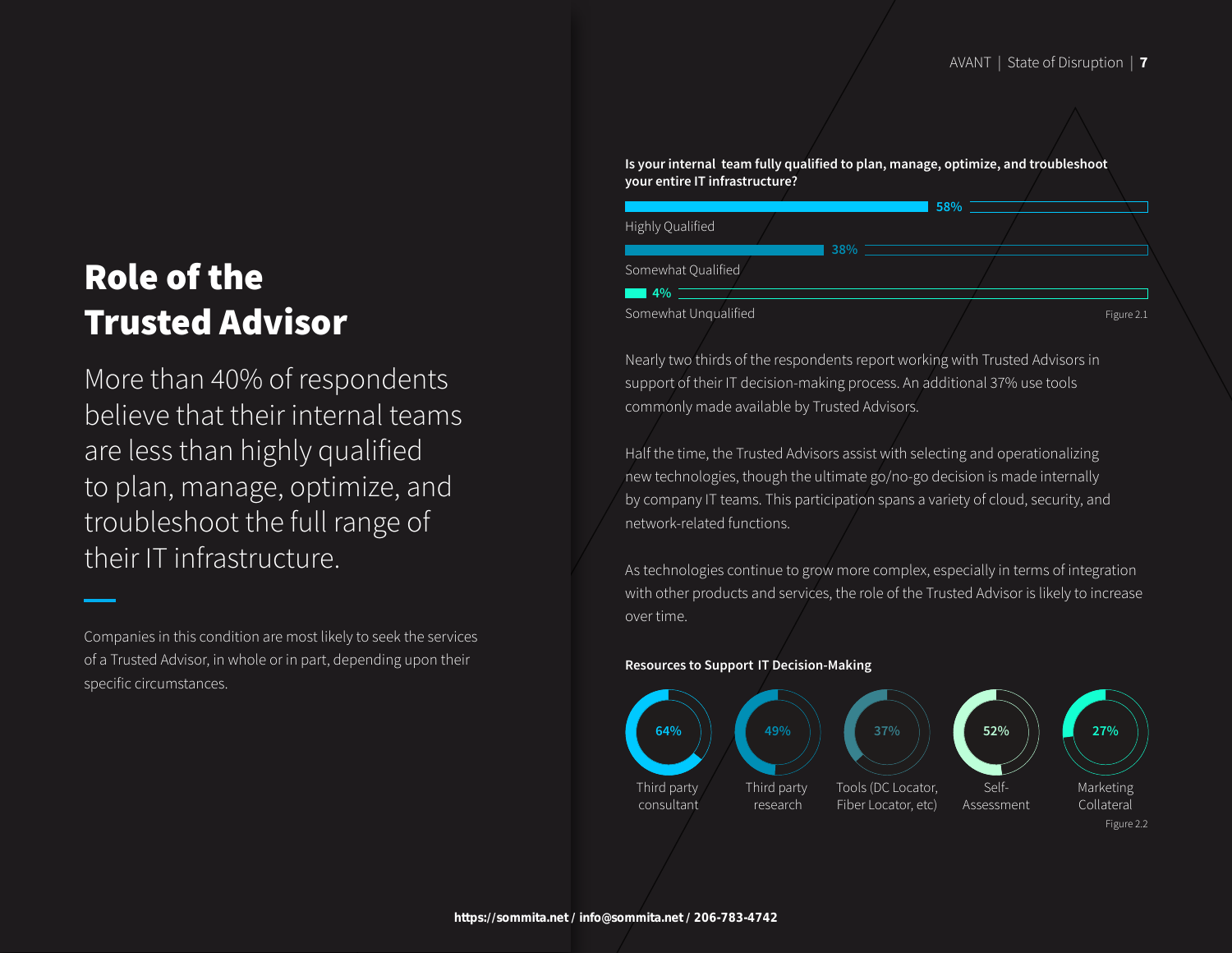In most cases, Trusted Advisors play a key role in the assessment process with variable levels of participation in decision-making and execution.

#### **Usage: Services of Trusted Advisors**



- $\blacksquare$  Trusted Advisors make recommendations to internal teams
- Trusted Advisors specify to internal teams for decision/execution
- **Trusted Advisors control all technology decisions and functions**
- Trusted Advisors provide general consultation
- Trusted Advisors provide limited consultation in specific areas

Figure 2.3

| 67%<br>Cloud-based and/or<br>Managed Security<br>Providers | 59% | Data Network<br>Infrastructure      |
|------------------------------------------------------------|-----|-------------------------------------|
|                                                            |     |                                     |
|                                                            |     |                                     |
|                                                            |     |                                     |
| 41%                                                        |     |                                     |
|                                                            |     | 32%<br>Voice/<br>Telecommunications |

Figure 2.4

Customers particularly turn to Trusted Advisors for assistance with cloud services and selection criteria and consulting related to managed setrvice providers (MSPs). Other infrastructure and application issues are similarly addressed through Trusted Advisors, as shown in Figure 2.4.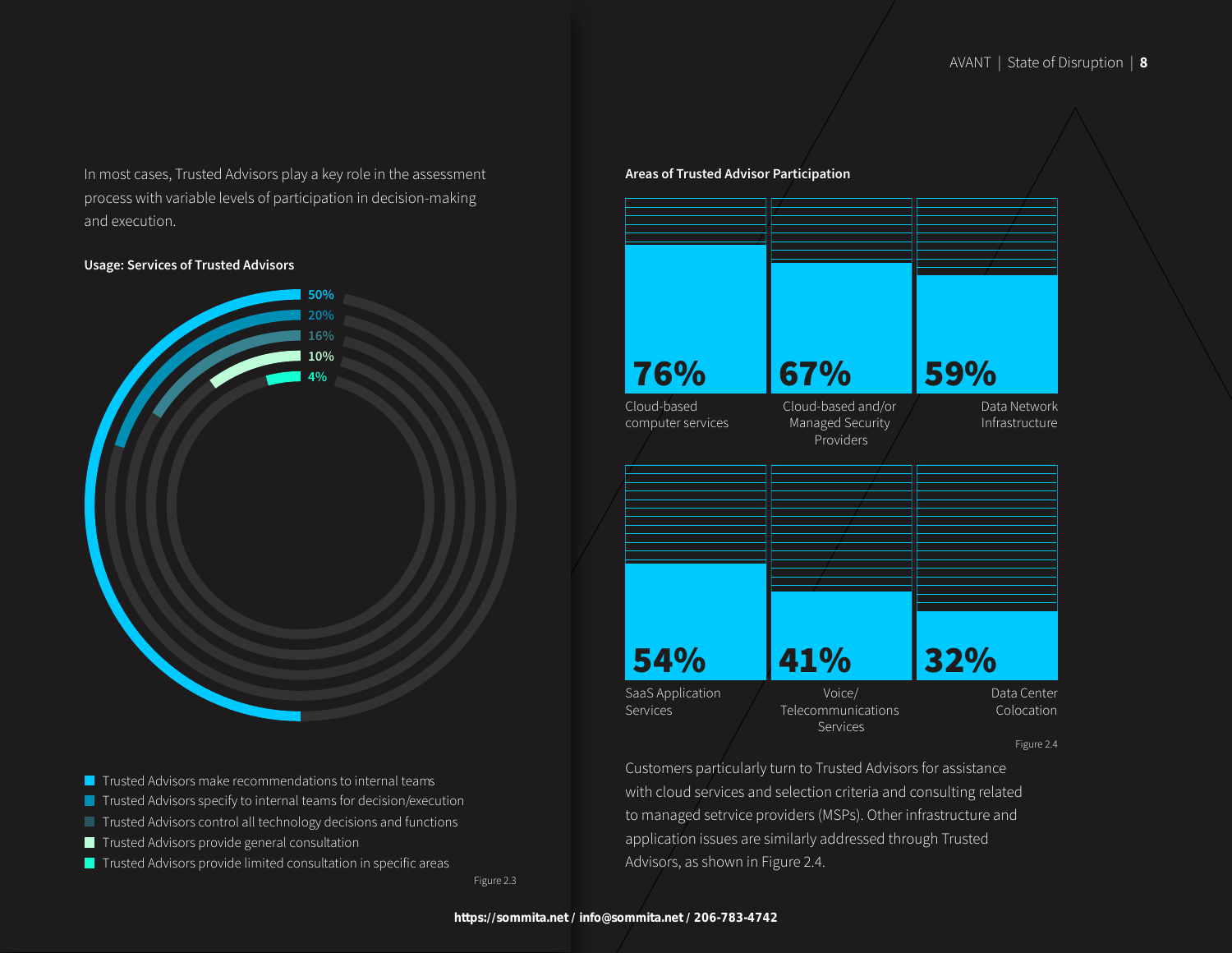### Leaders vs Laggards

Among those surveyed, two groups emerged: Leaders (those who see themselves as ahead of their competitors in terms of innovation) and Laggards (those who feel they are behind).

Construction/Engineering and High Tech lead the league in this selfperception, with 61% classifying themselves as Leaders in each case. Professionals in the Healthcare/Medical field were most likely to see their companies as Laggards. Traditionally, this vertical is slower in adoption due to security and compliance-related issues.

#### **Distribution of Leaders & Laggards Within Each Industry** Figure 3.1 Retail/E-Commerce Manufacturing **51% 44% 49% 56%** High Tech Healthcare/Medical **65% 39% 35% 61%** Financial Services **45% 55%** Consulting/Business Services Construction/Engineering **39% 53% 61% 47% Other 52% 48% Leader Laggard**

**Leaders, Laggards & Trusted Advisors**

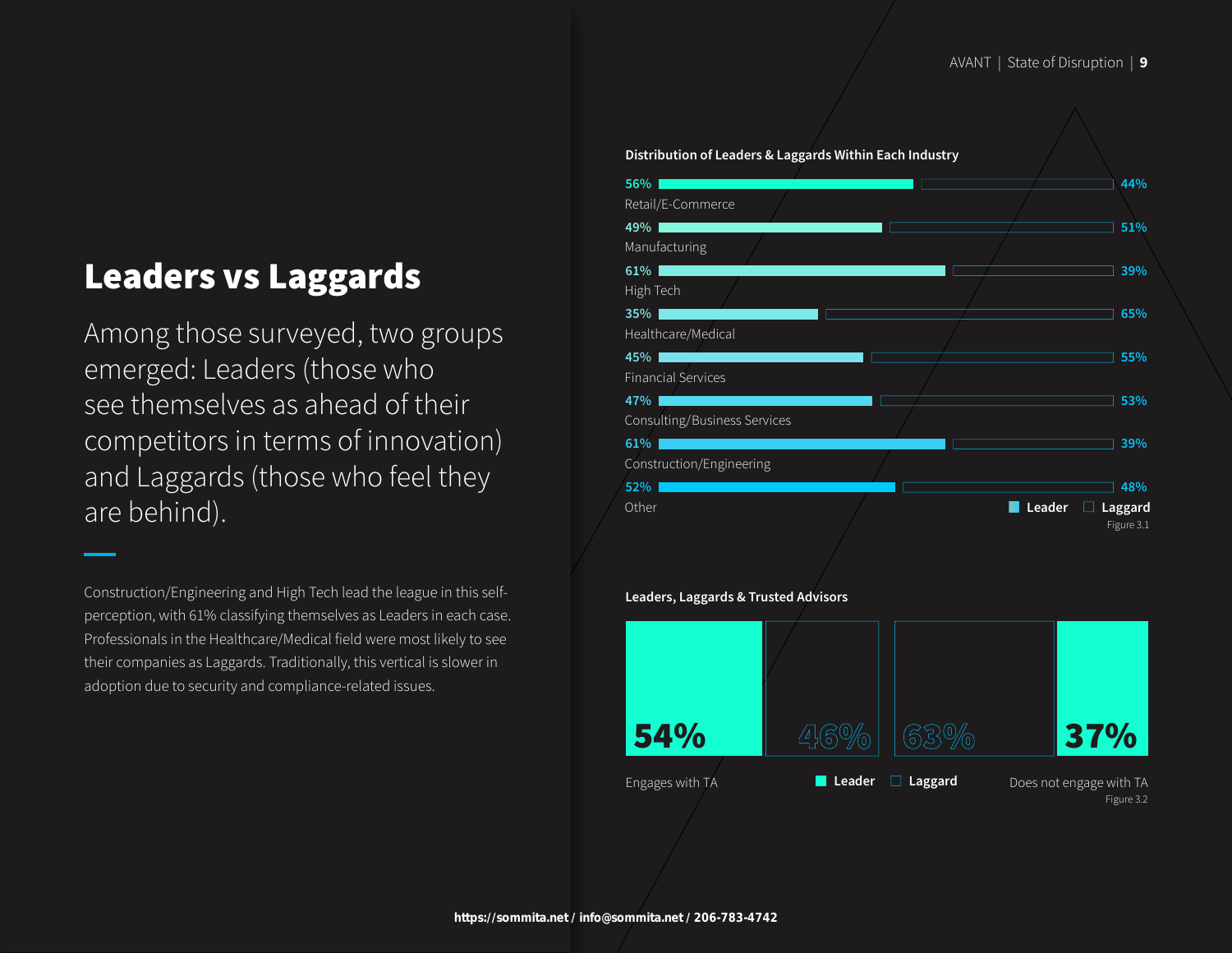#### SD-WAN

More than half of the respondents (60%) expect to increase, or significantly increase, their usage of SD-WAN by the end of 2021.

A wide variety of vertical markets are adopting SD-WAN at approximately the same rates, as shown in Figure 4.1. These numbers represent an increase in budget as well, as in the number of seats to be served by SD-WAN.

For more information on SD-WAN, please download our AVANT 6-12 Report at **[www.goavant.net/sdwan-report](http://www.goavant.net/sdwan-report)**



Figure 4.2 shows expansion of SD-WAN usage based on end customer revenue bands.

#### **Plans for SD-WAN Usage by Revenue**

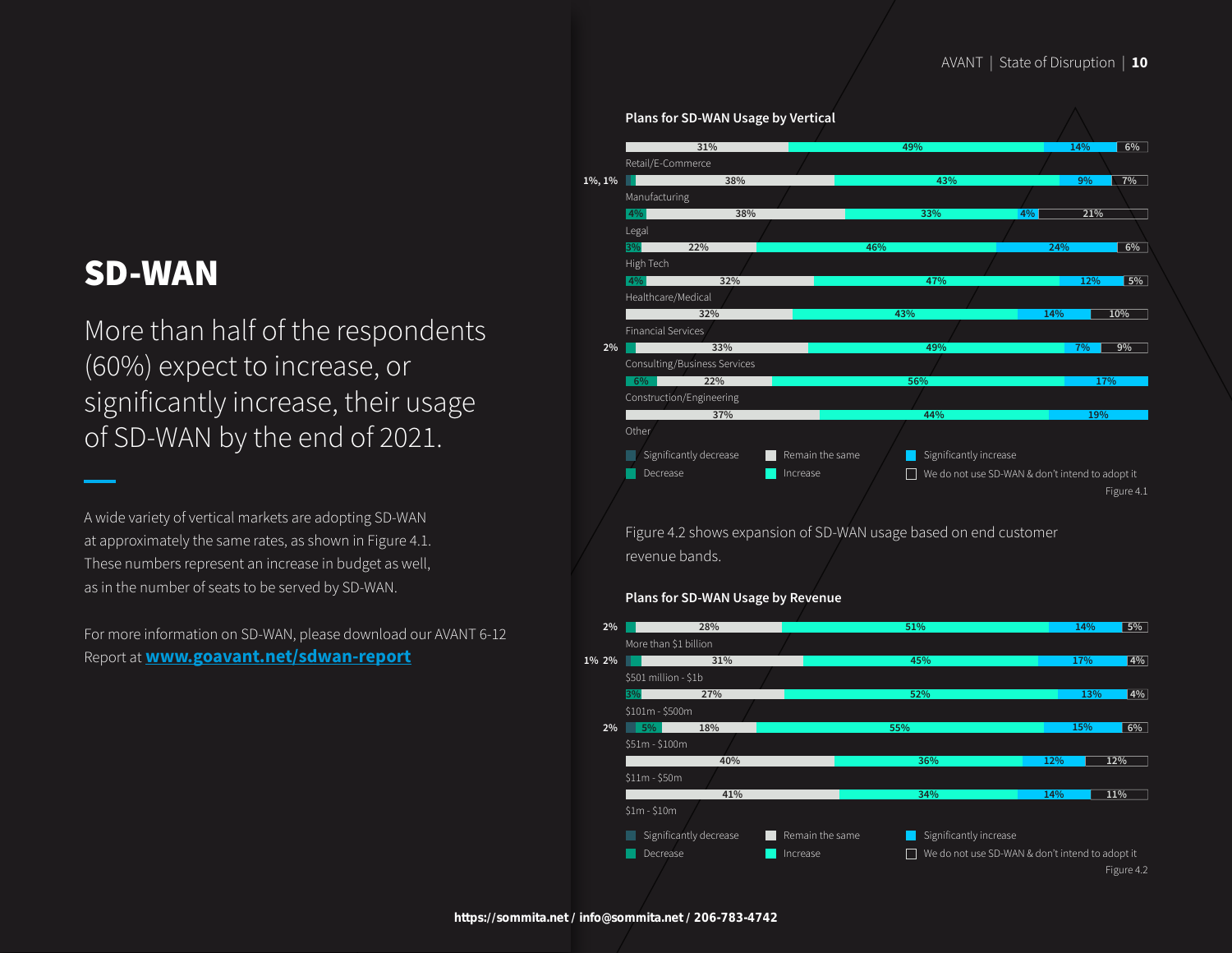### MPLS

Despite the growth of SD-WAN, MPLS continues to grow, despite the fact that MPLS is often the technology being displaced by SD-WAN.

Across the board, 59% of respondents expressed the intention to increase their use of MPLS by the end of 2021, while only a small fraction expected to decrease their use of MPLS.

In many cases, MPLS continues to be the technology-of-choice at the core of the network while SD-WAN is used closer to the edge. However, as SD-WAN continues to make inroads, its position near the core of the network is likely to amplify over time.



#### **Plans for MPLS Usage by Revenue**

Figure 5.2  $\blacksquare$  Significantly decrease  $\blacksquare$  Remain the same Decrease **Increase** Increase  $\Box$  We do not use MPLS & don't intend to adopt it  $\blacksquare$  Significantly increase \$1m-\$10m \$11m-\$50m \$51m-\$100m \$101m-\$500m \$1b+ **33% 37% 31% 30% 5% 35% 19% 13% 36% 13% 11% 6% 20% 50% 14% 8% 47% 21% 51% 10% 35% 42% 12% 1% 6% 6% 1%, 1% 3% 3%**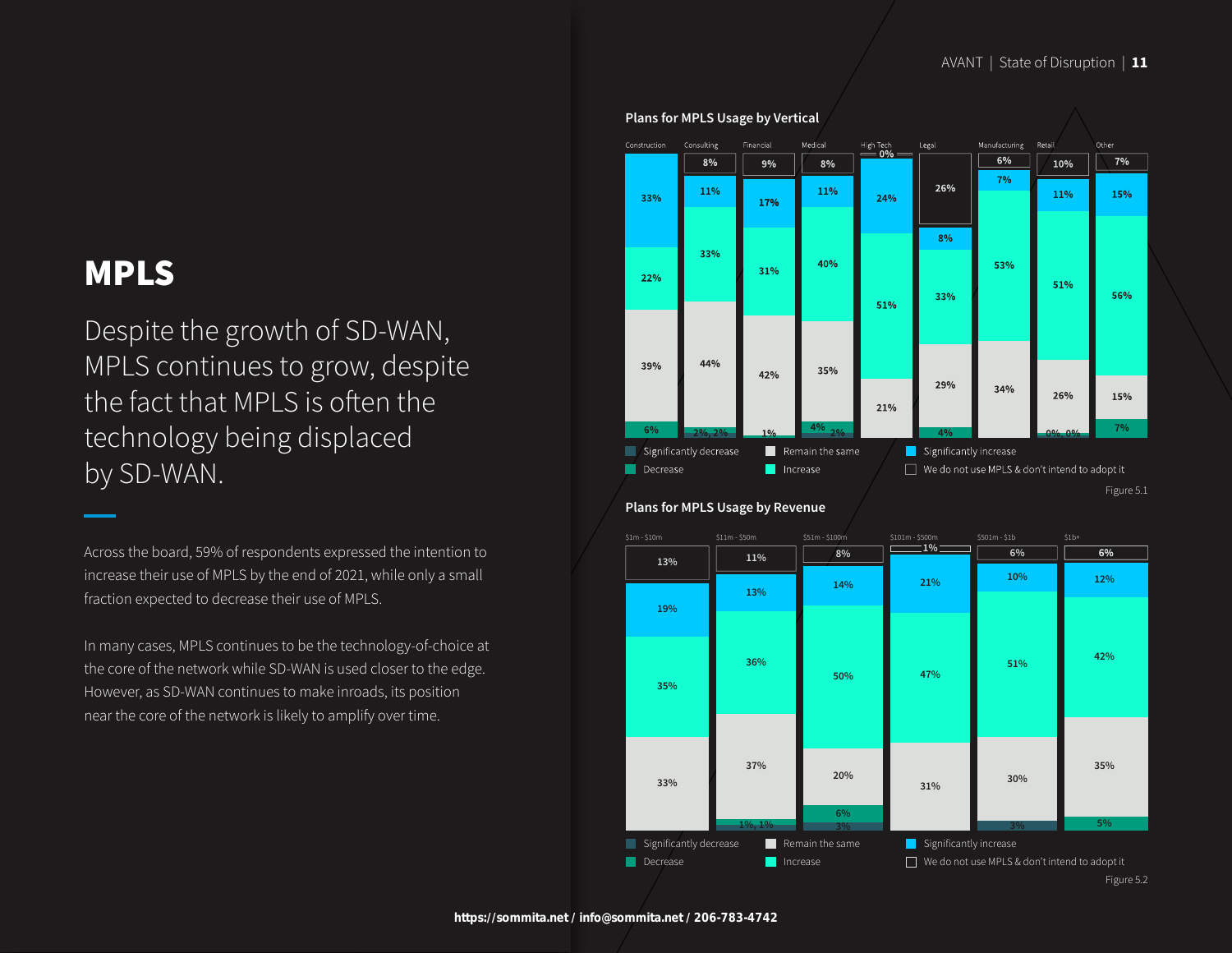#### UCaaS

During the early stages of the Coronavirus/Covid-19, interest in UCaaS spiked by 86% over last year's levels.

Unified Communications as a Service (UCaaS) continues to gain momentum, both for general market reasons (e.g. widespread cloud adoption) as well as for safety reasons given the onset of the Coronavirus/Covid-19. During the early stages of the Coronavirus/ Covid-19, interest in UCaaS spiked by 86% over last year's levels.

Based on responses from our survey, UCaaS is enjoying high growth with overall usage of the technology, and expansion of seats, expected to increase substantially over the next year. While the consensus of the overall analyst community points to continued high growth, there is a wide range of findings for current penetration.

For more information on UCaaS, please download our AVANT 6-12 Report at **[www.goavant.net/ucaas-report](http://www.goavant.net/ucaas-report)**

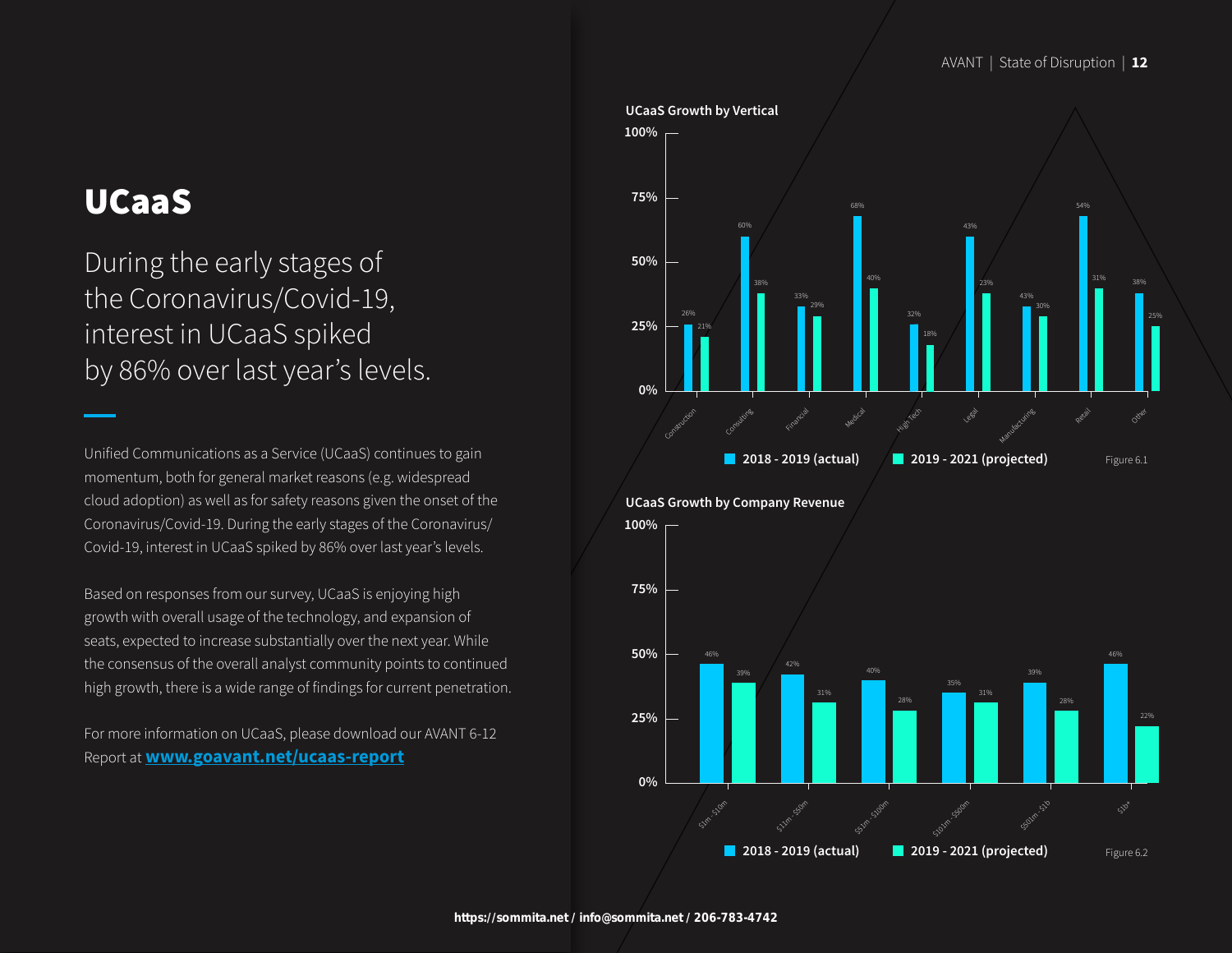When companies choose to defer moving to UCaaS, that decision is most often based on bandwidth concerns, as opposed to a rejection of UCaaS, itself. In fact, most of those companies plan to move to UCaaS within one year.



**Reasons Some Companies Still Use Legacy Telephone Systems**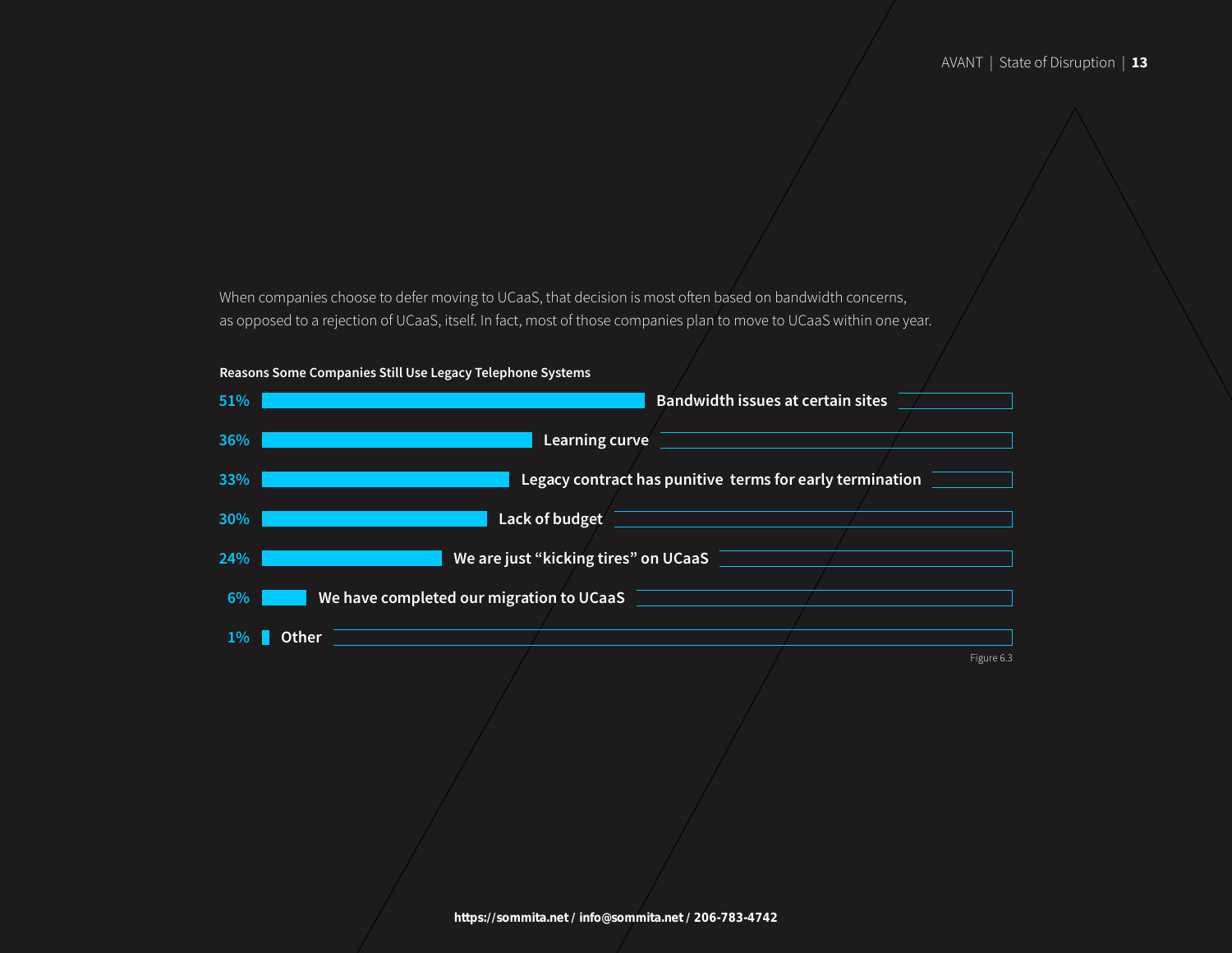| <b>Timeframe for UCaaS Adoption</b> |               |                                                       |       | $1\%$           |
|-------------------------------------|---------------|-------------------------------------------------------|-------|-----------------|
|                                     | 76%           |                                                       | 20%   | $\frac{1}{3\%}$ |
| Retail/E-Commerce                   |               |                                                       |       |                 |
|                                     | 72%           |                                                       | 18%   | 3%<br>7%        |
| Manufacturing                       |               |                                                       |       |                 |
| 50%                                 |               | 25%                                                   | 8%    | 16%             |
| Legal                               |               |                                                       |       |                 |
|                                     | 78%           |                                                       | 13%   | 3%<br>6%        |
| High Tech                           |               |                                                       |       |                 |
|                                     | 61%           | 19%                                                   | 10%   | 10%             |
| Healthcare/Medical                  |               |                                                       | $1\%$ |                 |
|                                     | 58%           | 27%                                                   |       | 14%             |
| <b>Financial Services</b>           |               |                                                       |       |                 |
| 46%                                 |               | 42%                                                   |       | 8%<br>4%        |
| Consulting/Business Services        |               |                                                       |       |                 |
|                                     | 82%           |                                                       |       | 18%             |
| Construction/Engineering            |               |                                                       |       |                 |
|                                     | 80%           |                                                       | 10%   | 10%             |
| Other                               |               |                                                       |       |                 |
| Within 12 months                    | $1 - 3$ years | More than 3 years                                     |       | No plans        |
|                                     |               |                                                       |       | Figure 6.4      |
|                                     |               |                                                       |       |                 |
|                                     |               |                                                       |       |                 |
|                                     |               |                                                       |       |                 |
|                                     |               |                                                       |       |                 |
|                                     |               |                                                       |       |                 |
|                                     |               |                                                       |       |                 |
|                                     |               | https://sommita.net / info@sommita.net / 206-783-4742 |       |                 |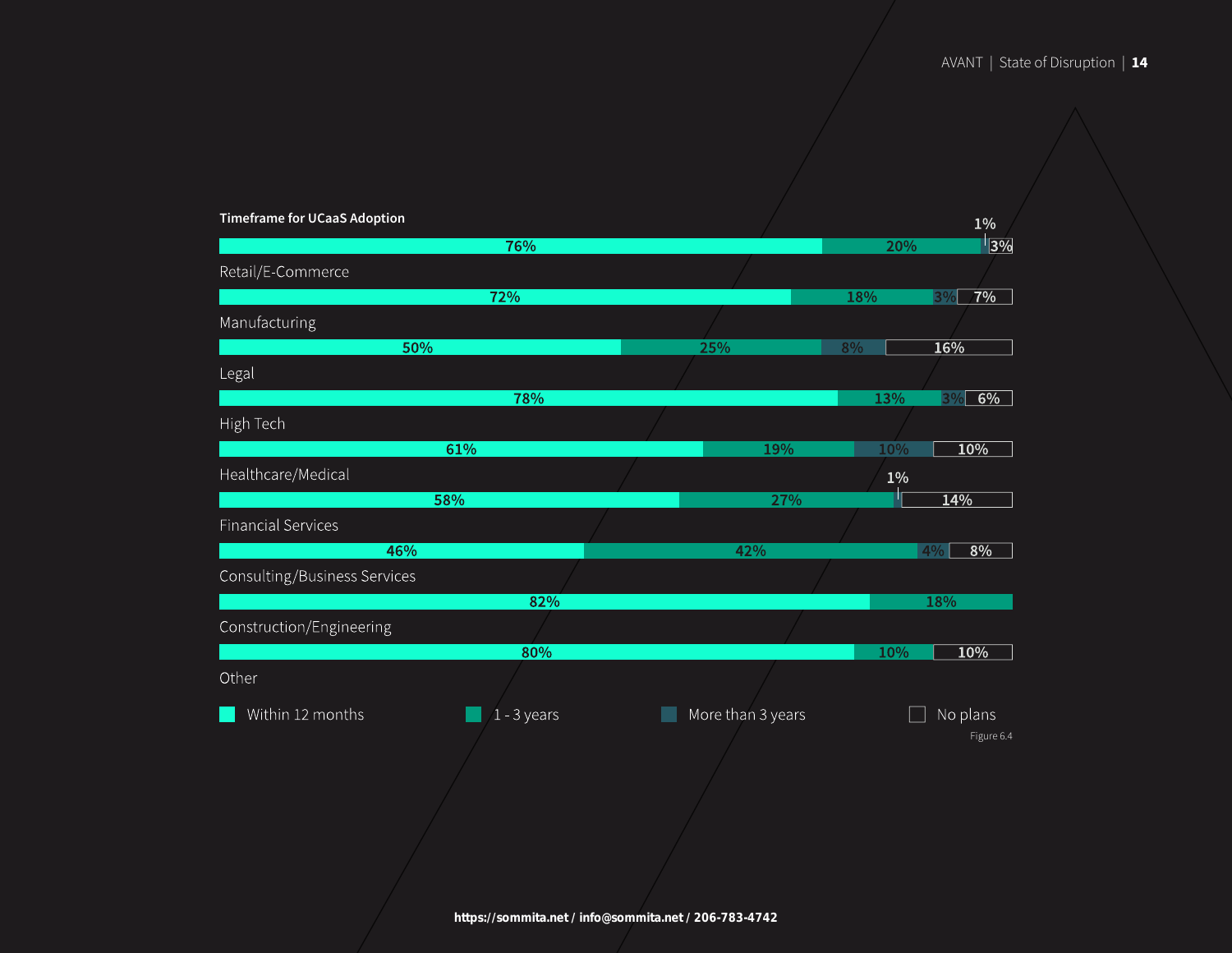### CCaaS

Contact Center as a Service, better known as CCaaS, is a cloud-based technology that facilitates inbound calls over a variety of channels, such as voice, text, and chatbot.

Features typically includes Automatic Contact Distributor (ACD) and Interactive Voice Response (IVR) to support effective routing. The platforms also integrate with CRM, ERP, and other types of back-end systems. They are also increasing their ability to leverage Artificial Intelligence (AI) and Machine Learning (ML).

According to our survey, CCaaS is being widely adopted by a full range of vertical industries with strong growth numbers.

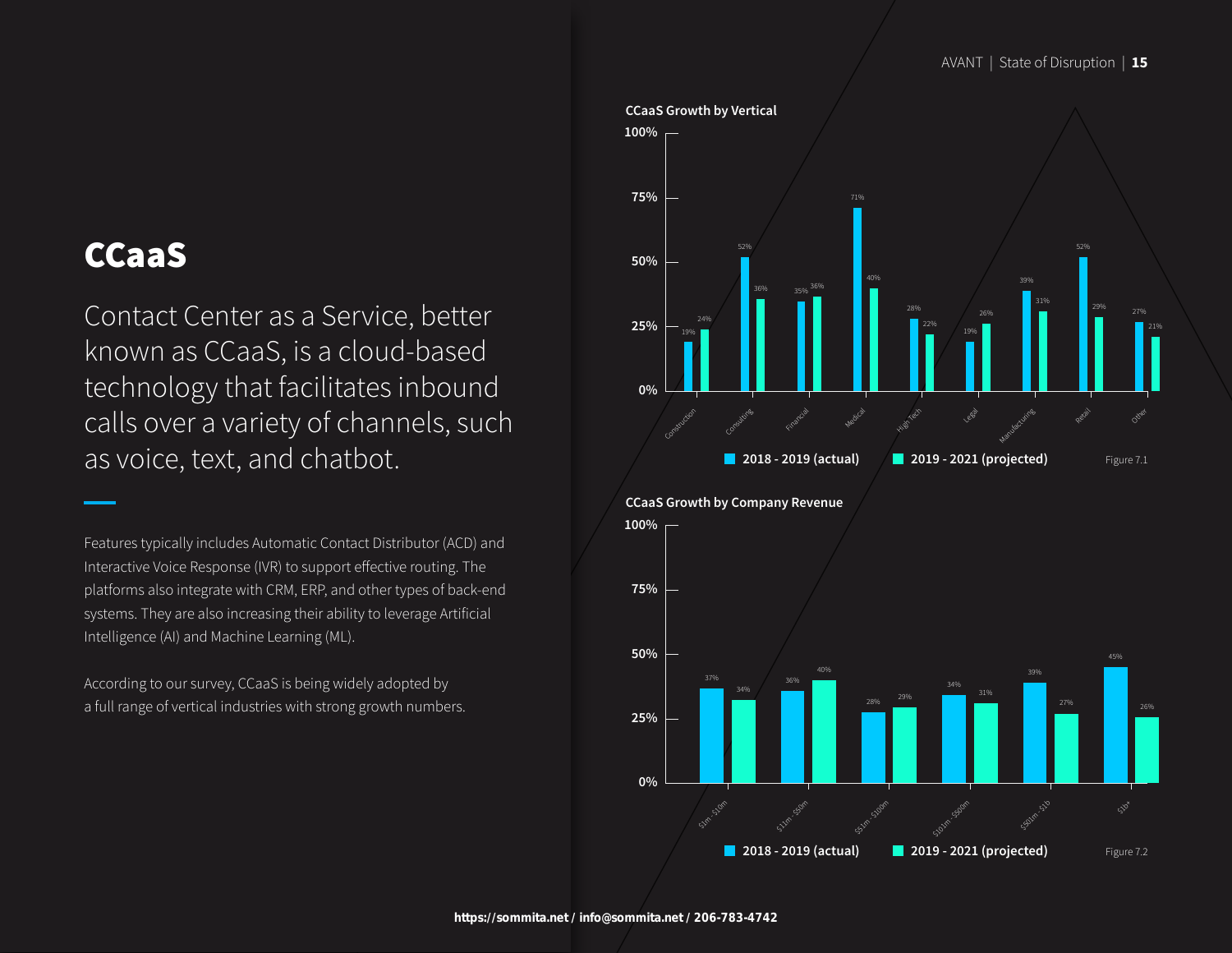#### **Timeframe for CCaaS Adoption**

|                              | 74%                                                   |     |                   | 13%       | $5\%$ | 8%         |
|------------------------------|-------------------------------------------------------|-----|-------------------|-----------|-------|------------|
| Retail/E-Commerce            |                                                       |     |                   |           |       |            |
|                              | 63%                                                   |     |                   | 18%<br>4% | 14%   |            |
| Manufacturing                |                                                       |     |                   |           |       |            |
| 54%                          |                                                       | 13% | 4%                |           | 29%   |            |
| Legal                        |                                                       |     |                   |           |       |            |
|                              | 75%                                                   |     |                   | 12%       |       | 13%        |
| High Tech                    |                                                       |     |                   |           |       |            |
| 58%                          |                                                       |     | 12%               | 13%       | 17%   |            |
| Healthcare/Medical           |                                                       |     |                   |           |       |            |
| 48%                          |                                                       |     | 33%               | 3%        | 16%   |            |
| <b>Financial Services</b>    |                                                       |     |                   |           |       |            |
| 44%                          |                                                       |     | 37%               | 4%        | 14%   |            |
| Consulting/Business Services |                                                       |     |                   |           |       |            |
| 61%                          |                                                       |     |                   | 23%       | 11%   | $5\%$      |
| Construction/Engineering     |                                                       |     |                   |           |       |            |
|                              | 69%                                                   |     |                   | 17%       | 4%    | 10%        |
| Other                        |                                                       |     |                   |           |       |            |
| Within 12 months             | $1 - 3$ years                                         |     | More than 3 years |           |       | No plans   |
|                              |                                                       |     |                   |           |       | Figure 7.3 |
|                              |                                                       |     |                   |           |       |            |
|                              |                                                       |     |                   |           |       |            |
|                              |                                                       |     |                   |           |       |            |
|                              |                                                       |     |                   |           |       |            |
|                              |                                                       |     |                   |           |       |            |
|                              | https://sommita.net / info@sommita.net / 206-783-4742 |     |                   |           |       |            |
|                              |                                                       |     |                   |           |       |            |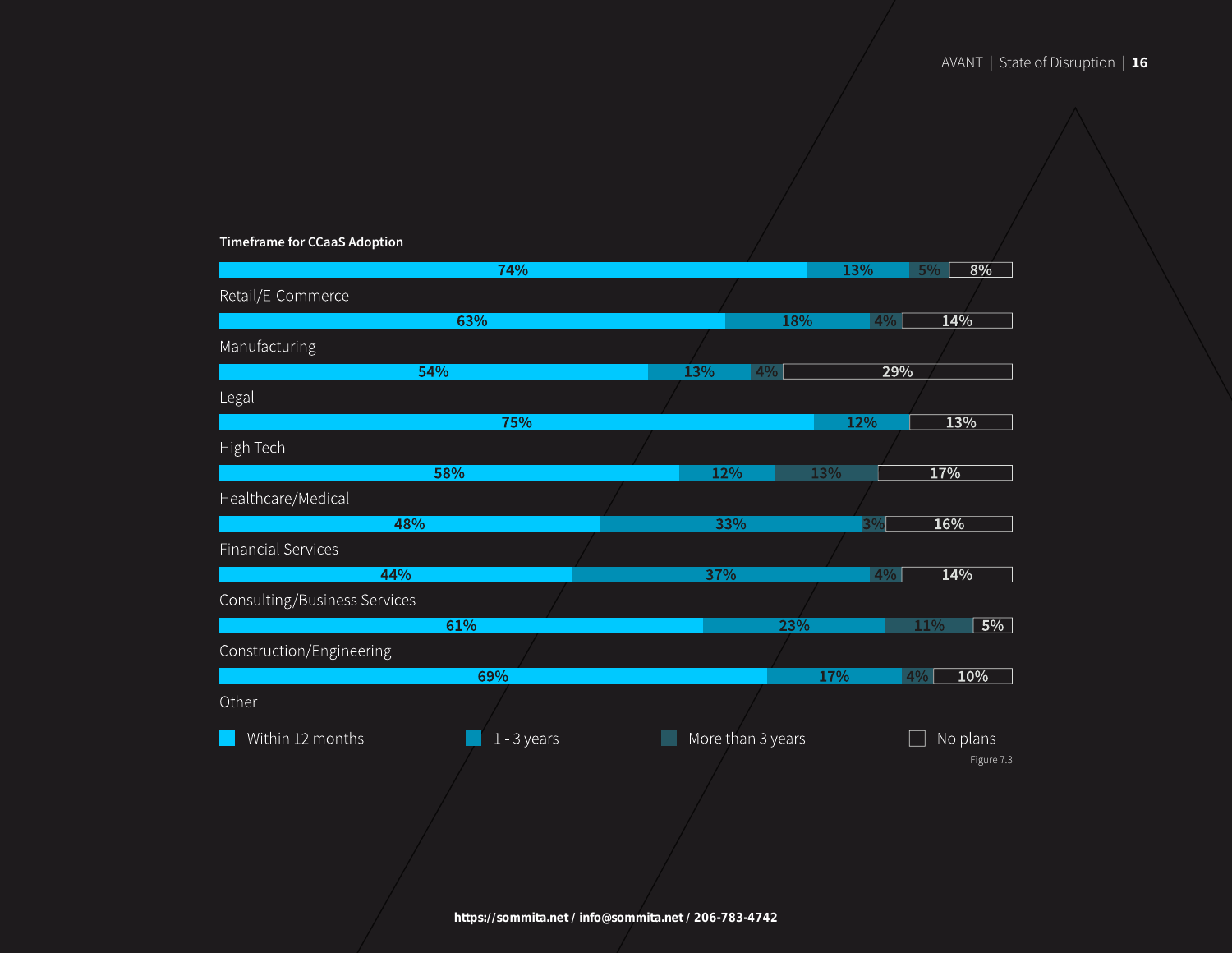### IaaS

Infrastructure-as-a-service (IaaS) is a cloud-based capability that delivers virtualized computing online.

Like many cloud-based services, IaaS can scale up or scale down based on the current business requirements, with billing on a pay-asyou-go basis. IaaS, which is managed by a cloud service provider, can reduce costs and complexity associated with a legacy data center. However, selection, installation, configuration, and management of software, including operating systems and middleware, remain the responsibility of the customer.

IaaS technology is in the midst of substantial growth, based on feedback from our survey respondents.

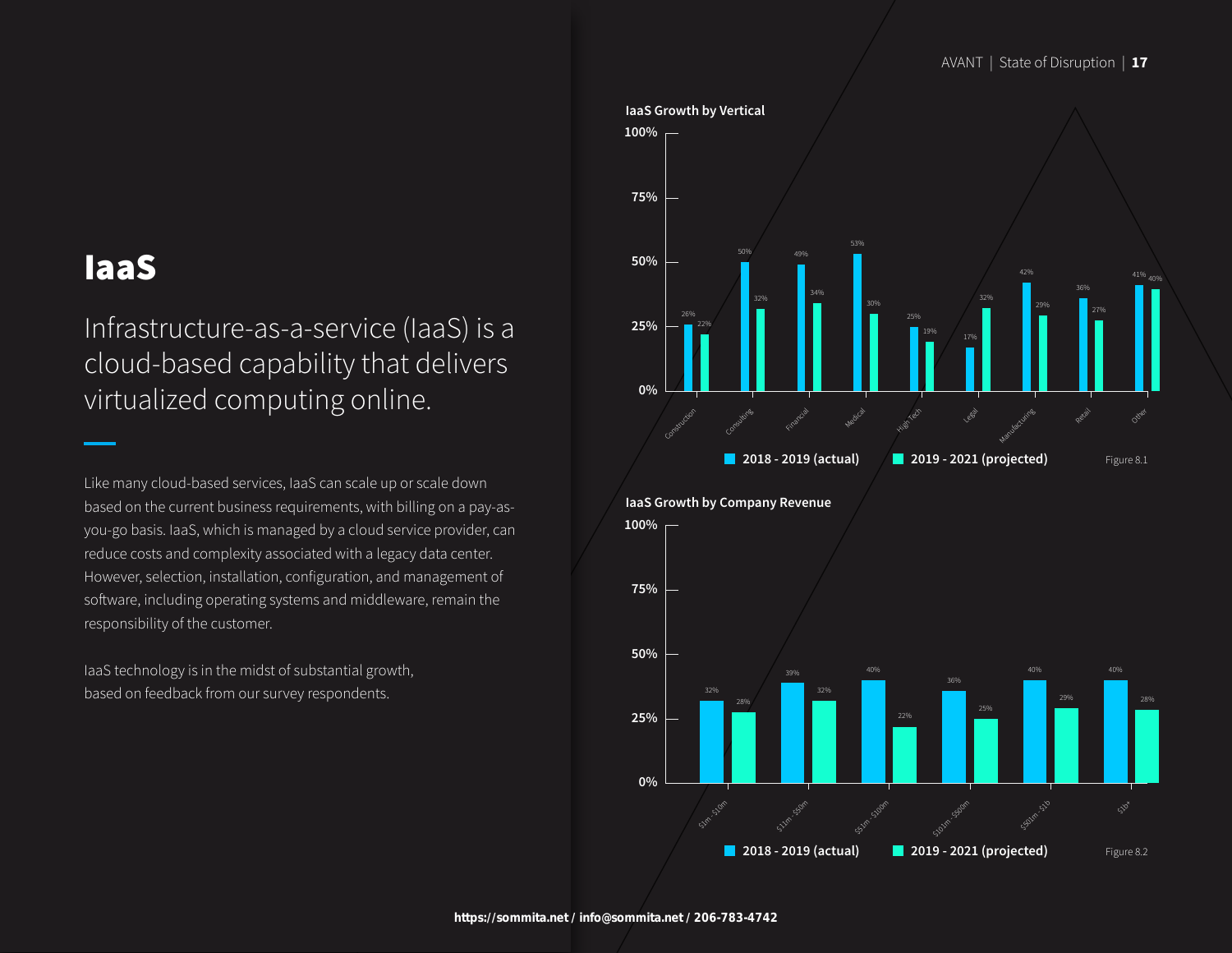When companies choose to retain their on-premises solutions, security concerns leads the list of objections at 56%, while customization capability and bandwidth issues represent distant second and third places.

#### **Reasons Some Companies Still Use Legacy Systems**

| 56%                                     |  |            |
|-----------------------------------------|--|------------|
| Security concerns                       |  |            |
| 35%                                     |  |            |
| Customization                           |  |            |
| 34%                                     |  |            |
| Bandwidth issues at certain sites       |  |            |
| 33%                                     |  |            |
| Management/oversight concerns           |  |            |
| 21%                                     |  |            |
| Learning curve                          |  |            |
| 17%                                     |  |            |
| Preference for CAPEX vs. OPEX           |  |            |
| 16%                                     |  |            |
| We are just "kicking tires" on laaS     |  |            |
| 6%                                      |  |            |
| We have completed our migration to laaS |  | Figure 8.3 |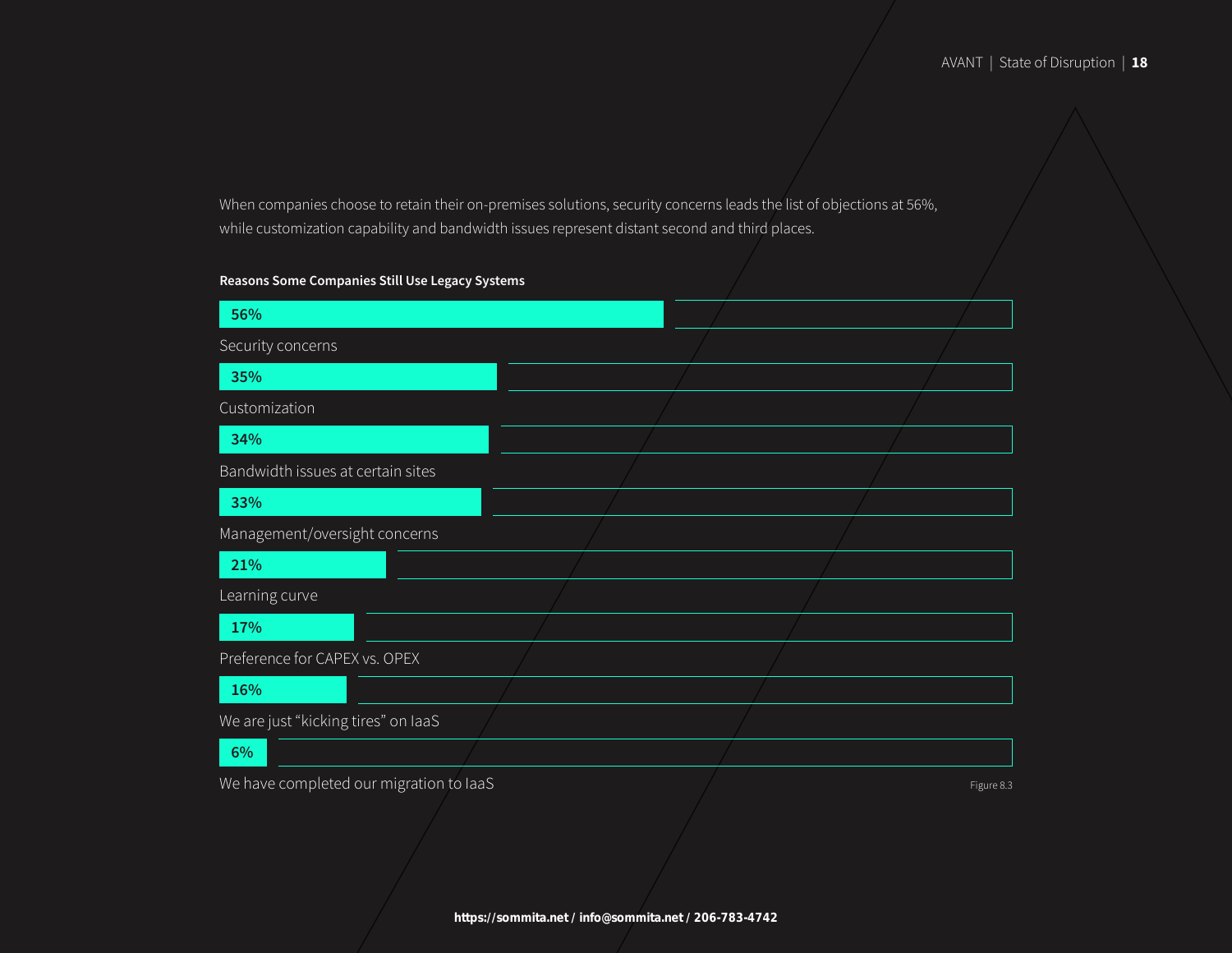### Colocation

Colocation, (colo), is a based on a large multi-tenant data center where equipment, space, and bandwidth are rented to business customers.

These centers provide servers, storage, networking infrastructure, physical security, power, climate control and space for all of the above. A variety of related services can also be purchased as a means of offloading complexity and potentially reducing costs.

Penetration is fairly evenly dispersed among key verticals, although growth is clearly stronger in some segments than in others.

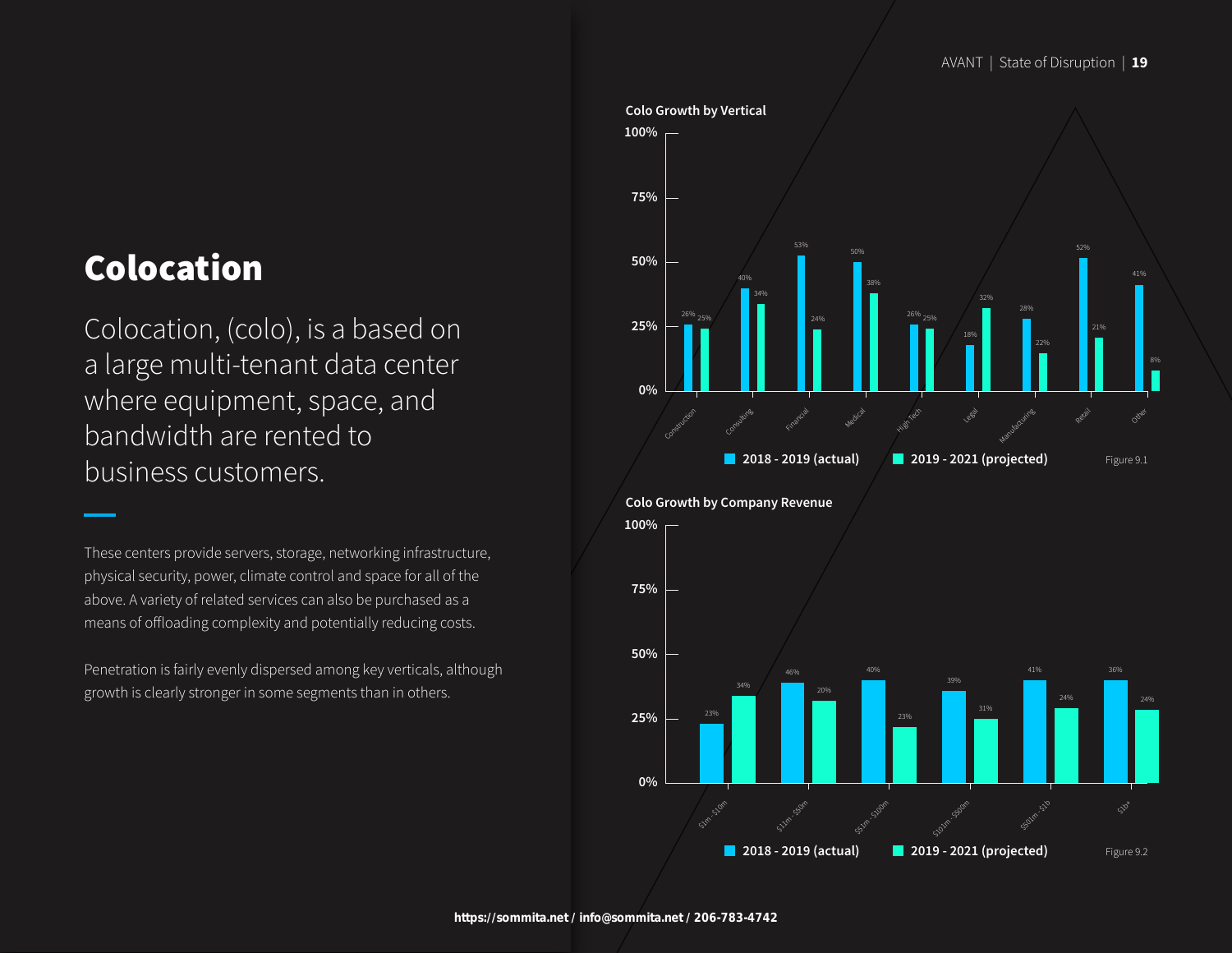Survey respondents who are less inclined to adopt colocation most frequently cite security concerns as their primary reasons. However, a number of other issues also factor into the equation, as shown on the chart below.

#### **Reasons Some Companies Still Use Legacy Systems**

| 55%                                           |  |            |
|-----------------------------------------------|--|------------|
| Security concerns                             |  |            |
| 38%                                           |  |            |
| Customization                                 |  |            |
| 35%                                           |  |            |
| Management/oversight concerns                 |  |            |
| 33%                                           |  |            |
| Bandwidth issues at certain sites             |  |            |
| 17%                                           |  |            |
| We are just "kicking tires" on colocation     |  |            |
| 12%                                           |  |            |
| Preference for CAPEX vs. OPEX                 |  |            |
| 6%                                            |  |            |
| We have completed our migration to colocation |  | Figure 9.3 |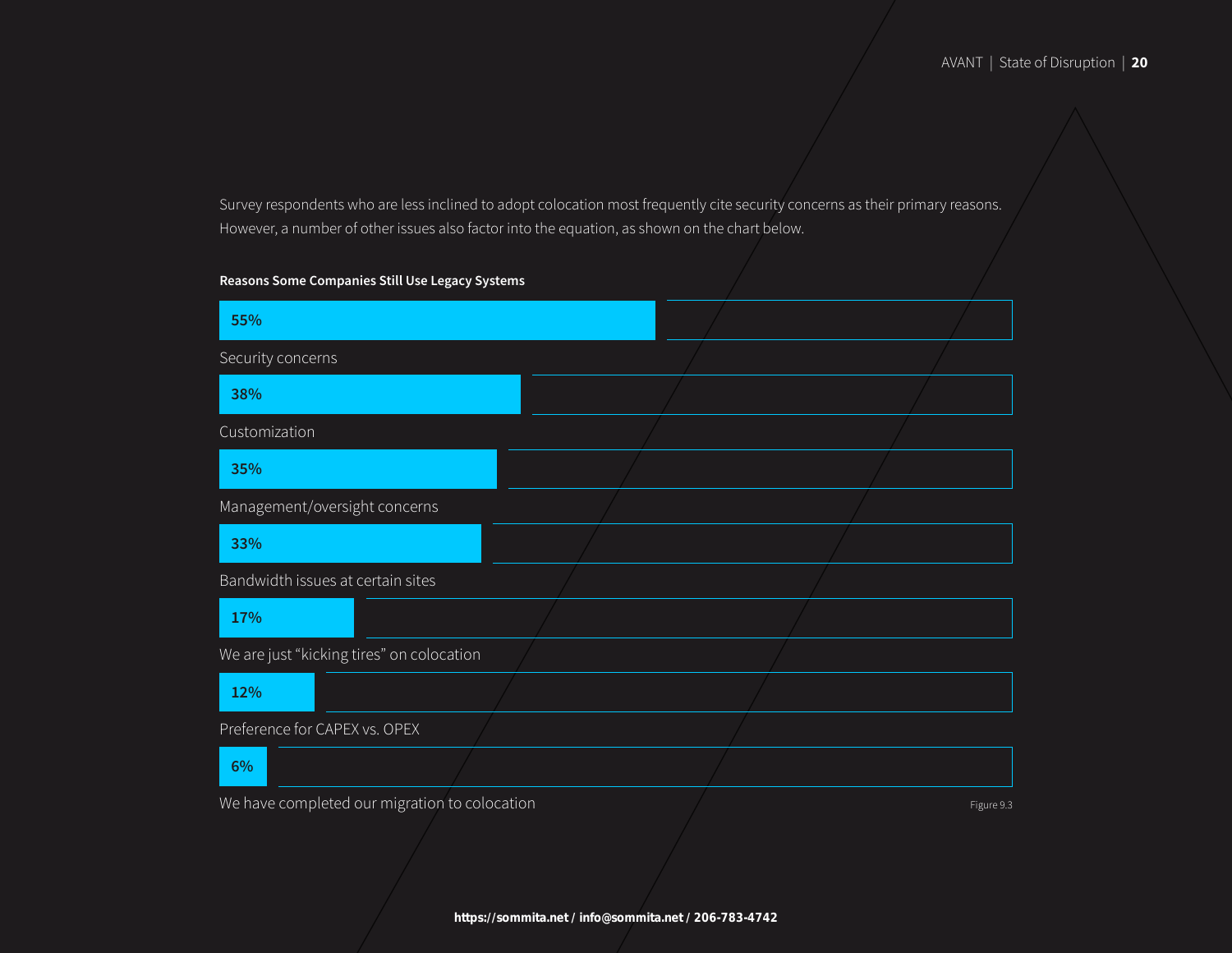### Cloud-based Applications

While the adoption of cloud-based applications has been well under way for quite some time, growth numbers continue to rise.

These applications run the gamut from basic office-style tools to advanced ERP, CRM, etc. Uptake is relatively even across the various vertical markets. Failure to adopt is usually linked to security concerns, although that objection continues to fade.



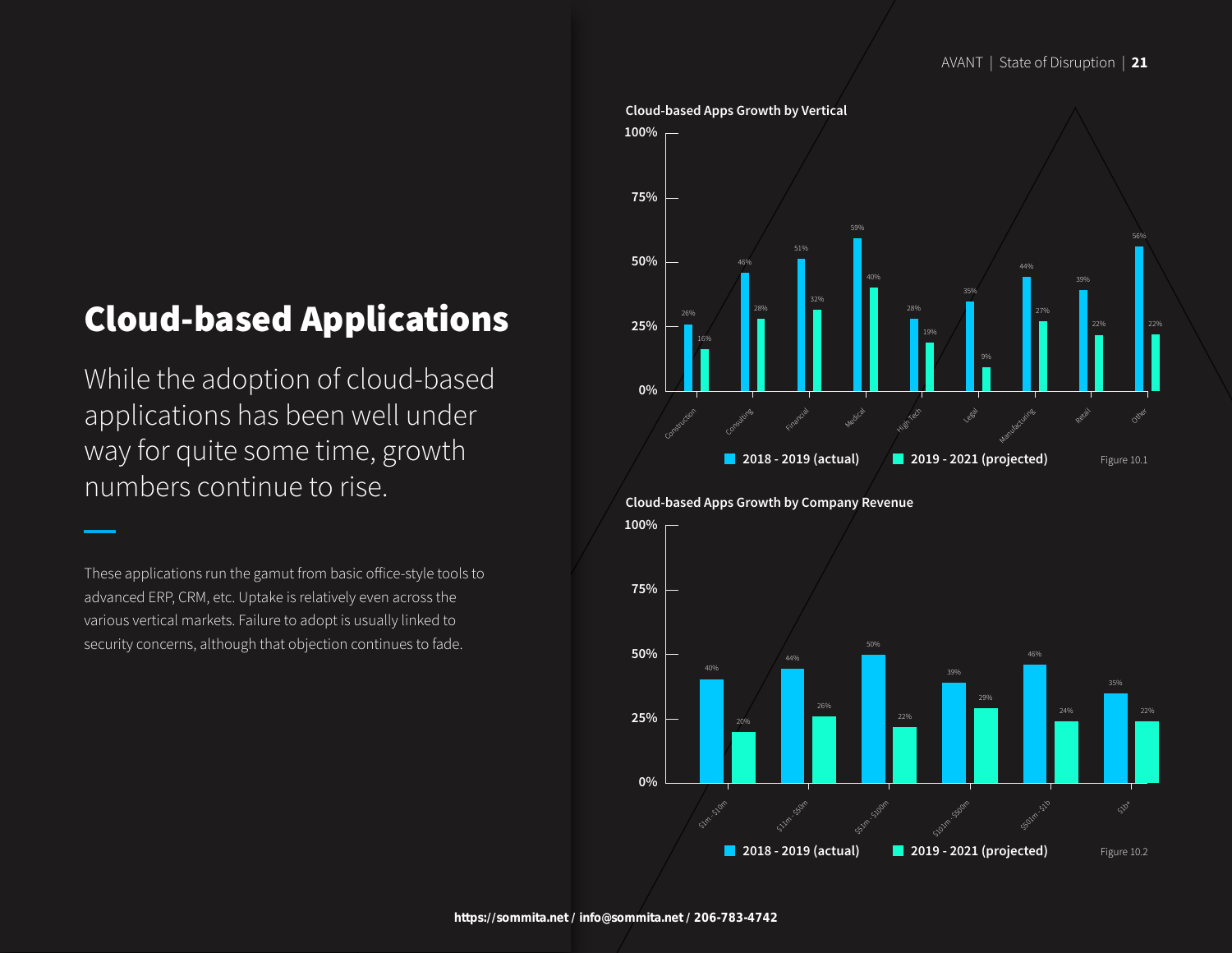### Security

Years of escalating cyberattacks combined with widespread messaging around the importance of IT security have clearly paid dividends. Overall, only 4% of the survey respondents acknowledge a lack of preparedness.

|                       | Preparedness for Cyberattack by Vertical |                     |                   |                                                         |
|-----------------------|------------------------------------------|---------------------|-------------------|---------------------------------------------------------|
|                       | 3%                                       | 57%                 |                   | 40%                                                     |
|                       | Retail/E-Commerce<br>ш                   | 64%                 |                   | 34%                                                     |
| 1%, 1%                |                                          |                     |                   |                                                         |
|                       | Manufacturing<br>4% 8%                   | 50%                 |                   | 38%                                                     |
|                       | Legal                                    |                     |                   |                                                         |
|                       | $1\%$ 4%                                 | 50%                 | 45%               |                                                         |
|                       | High Tech                                |                     |                   |                                                         |
| $0\%, 1\%$            |                                          | 70%                 |                   | 28%                                                     |
|                       | Healthcare/Medical                       |                     |                   |                                                         |
|                       | $1\%$ 4%<br>39%                          |                     | 56%               |                                                         |
|                       | <b>Financial Services</b>                |                     |                   |                                                         |
|                       | 4%                                       | 53%                 | 42%               |                                                         |
|                       | Consulting/Business Services             |                     |                   |                                                         |
|                       |                                          | 56%                 | 44%               |                                                         |
|                       | Construction/Engineering                 |                     |                   |                                                         |
|                       | 4%                                       | 52%                 | 44%               |                                                         |
|                       | Other                                    |                     |                   |                                                         |
|                       |                                          |                     |                   |                                                         |
|                       | <b>Extremely Unprepared</b>              | Somewhat Unprepared | Somewhat Prepared | <b>Extremely Prepared</b>                               |
|                       |                                          |                     |                   |                                                         |
|                       |                                          |                     |                   |                                                         |
|                       |                                          |                     |                   |                                                         |
|                       | Preparedness for Cyberattack by Revenue  |                     |                   |                                                         |
|                       |                                          |                     |                   |                                                         |
|                       | ш                                        | 51%                 | 48%               |                                                         |
|                       | More than \$1 billion                    |                     |                   |                                                         |
|                       | 3%                                       | 56%                 | 41%               |                                                         |
|                       | \$501 million - \$1b                     |                     |                   |                                                         |
|                       | 3%                                       | 56%                 | 41%               |                                                         |
| $2\%$                 | \$101m - \$500m                          |                     |                   |                                                         |
|                       |                                          | 62%                 |                   | 36%                                                     |
|                       | \$51m - \$100m                           |                     |                   |                                                         |
|                       | $5\%$                                    | 53%                 | 41%               |                                                         |
| $0\%, \overline{1\%}$ | $$11m - $50m$<br>4% 6%                   | 54%                 |                   | 36%                                                     |
|                       |                                          |                     |                   |                                                         |
|                       | $$1m - $10m$                             |                     |                   |                                                         |
|                       | Extremely Unprepared                     | Somewhat Unprepared | Somewhat Prepared |                                                         |
|                       |                                          |                     |                   | Figure 11.1<br><b>Extremely Prepared</b><br>Figure 11.2 |
|                       |                                          |                     |                   |                                                         |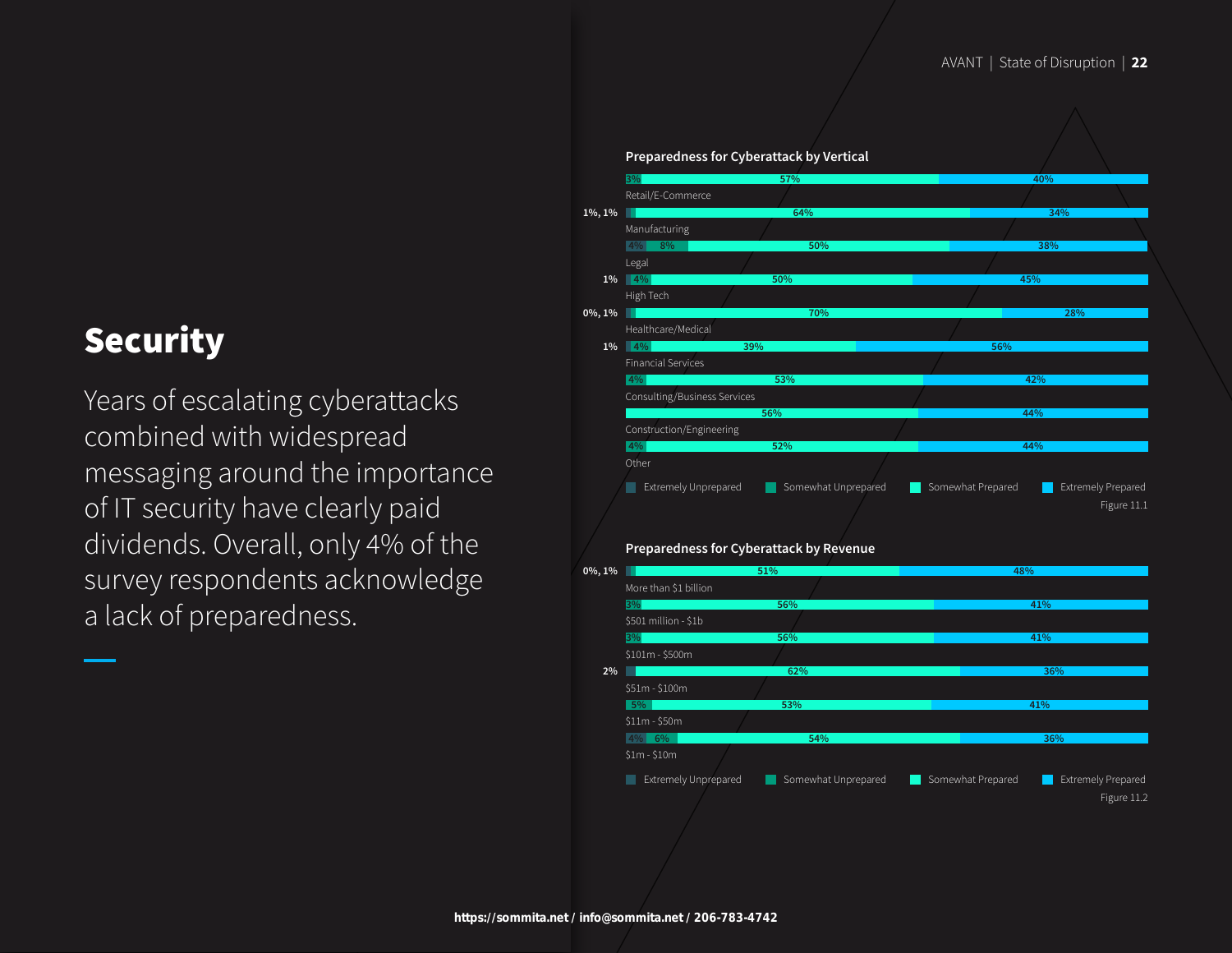Slightly more than 60% expressed concern that a data breach could bring about termination of their employment. This is not particularly surprising, given that people who fail at jobs for which they were specifically hired frequently experience a lack of job security.

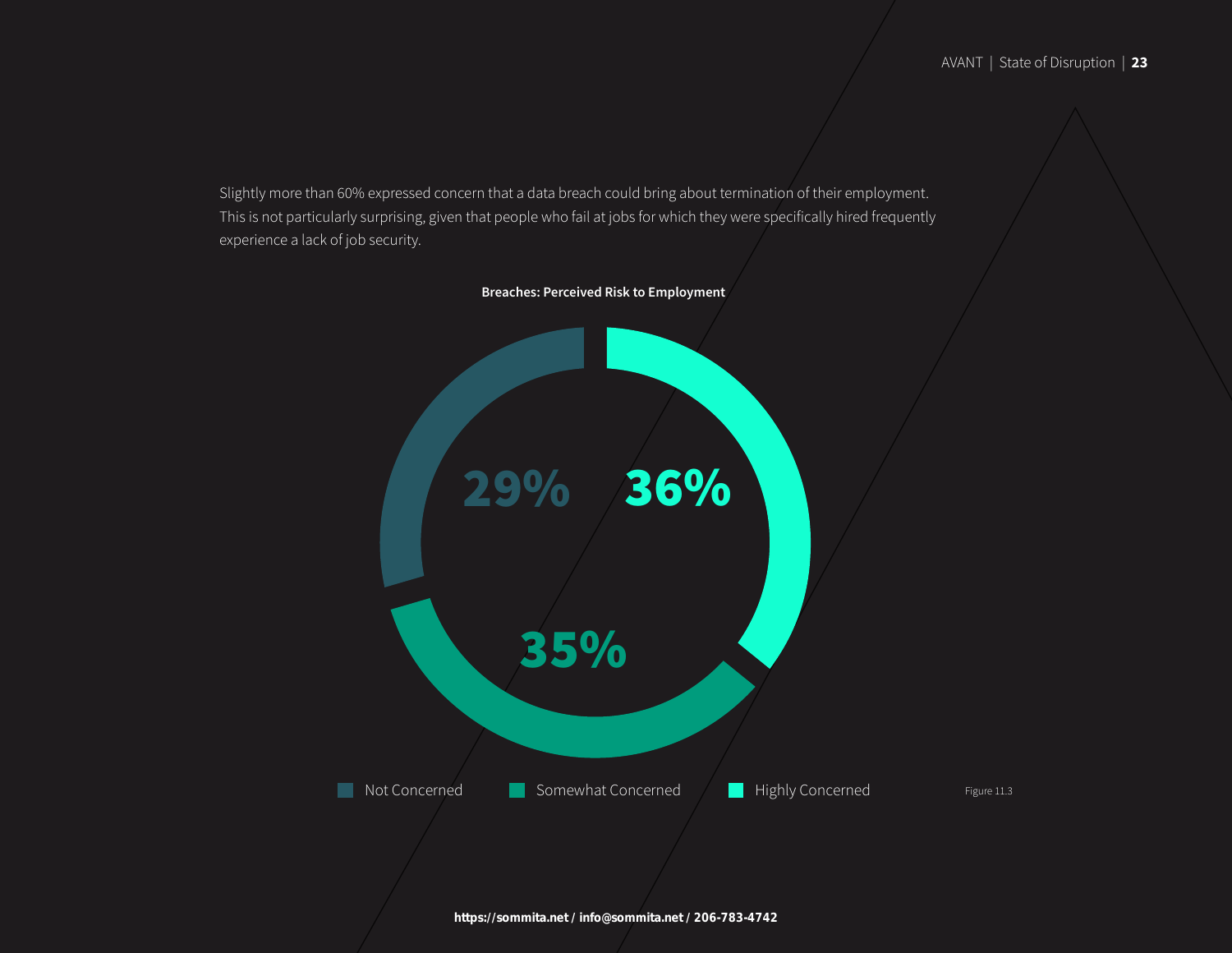Sixty percent of the respondents report that their security management is handled primarily by their internal teams, but only 13% manage their security with no third-party participation whatsoever. Most companies feel like they are either highly qualified, or somewhat qualified to handle security on their own.

For more information on security, please download our AVANT 6-12 Report at **[www.goavant.net/](http://www.goavant.net/security-report)security-report**



#### **Security: Internal vs. Outsourced**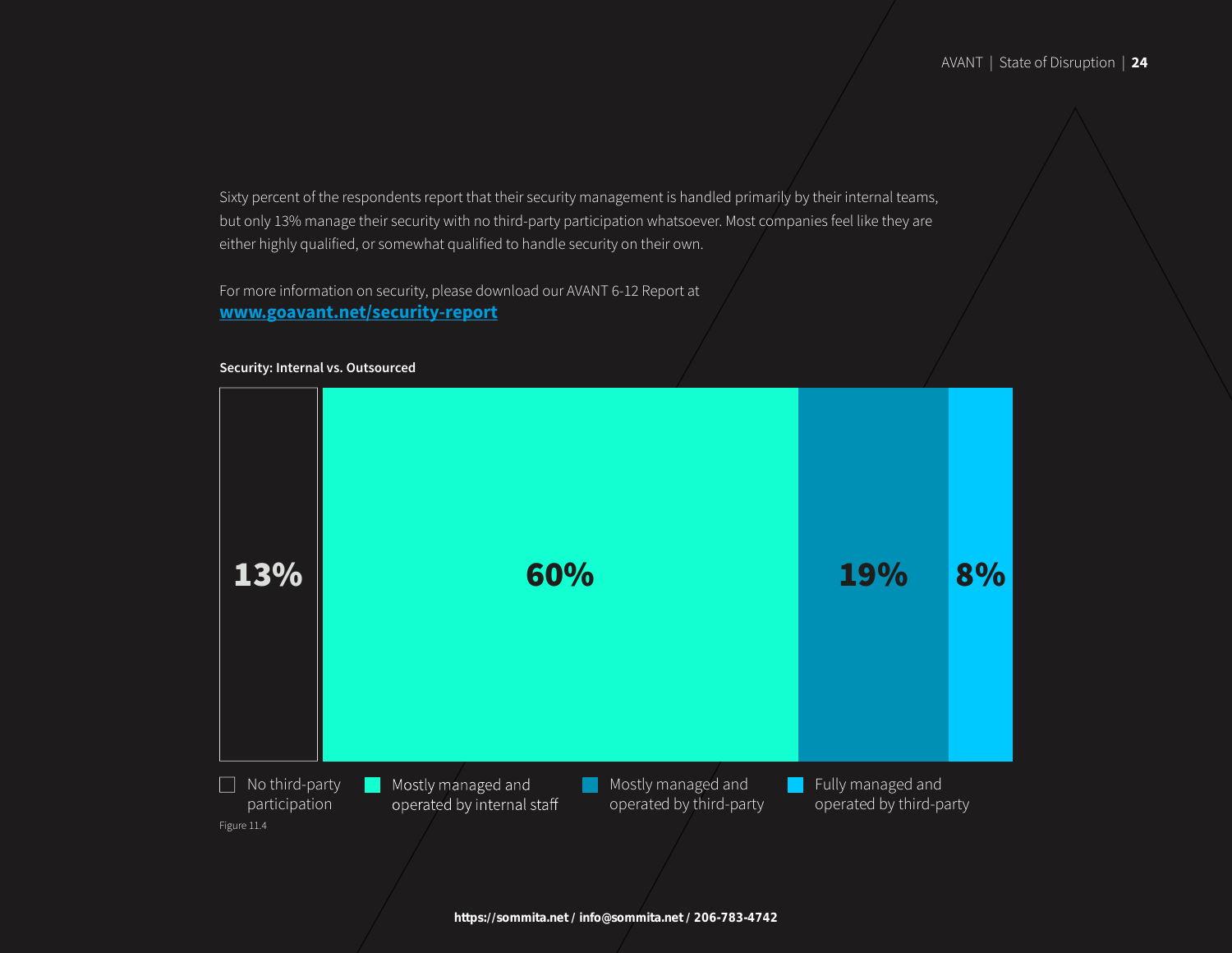#### Weighting Statement

Most often in survey research, the distribution of respondent characteristics, like age and company size, differs from what is known to be the true distribution of the population from which it came.

If characteristics of the true distribution are known, it is appropriate to weight the survey sample to reflect the true distribution.

In order to ensure that, the results of the AVANT State of Disruption survey are representative of the distribution of establishments in the US, a weighting scheme was applied based on the number of employees in the respondent company. The population data was taken from the number of firms, number of establishments, employment, and annual payroll for the United States. For some size categories it was necessary to interpolate between categories in order to match the employment categories of the sample. Other adjustments were made in order to eliminate firms with under 10 employees from the weighting scheme since they were deemed to be irrelevant to the analysis.

The weights applied were relatively small. Sensitivity testing revealed that in most aspects of the analysis, the results from the weighted and unweighted samples were not significant. We believe, however, that weighting the sample will make it easier to interpret results for future comparable studies.